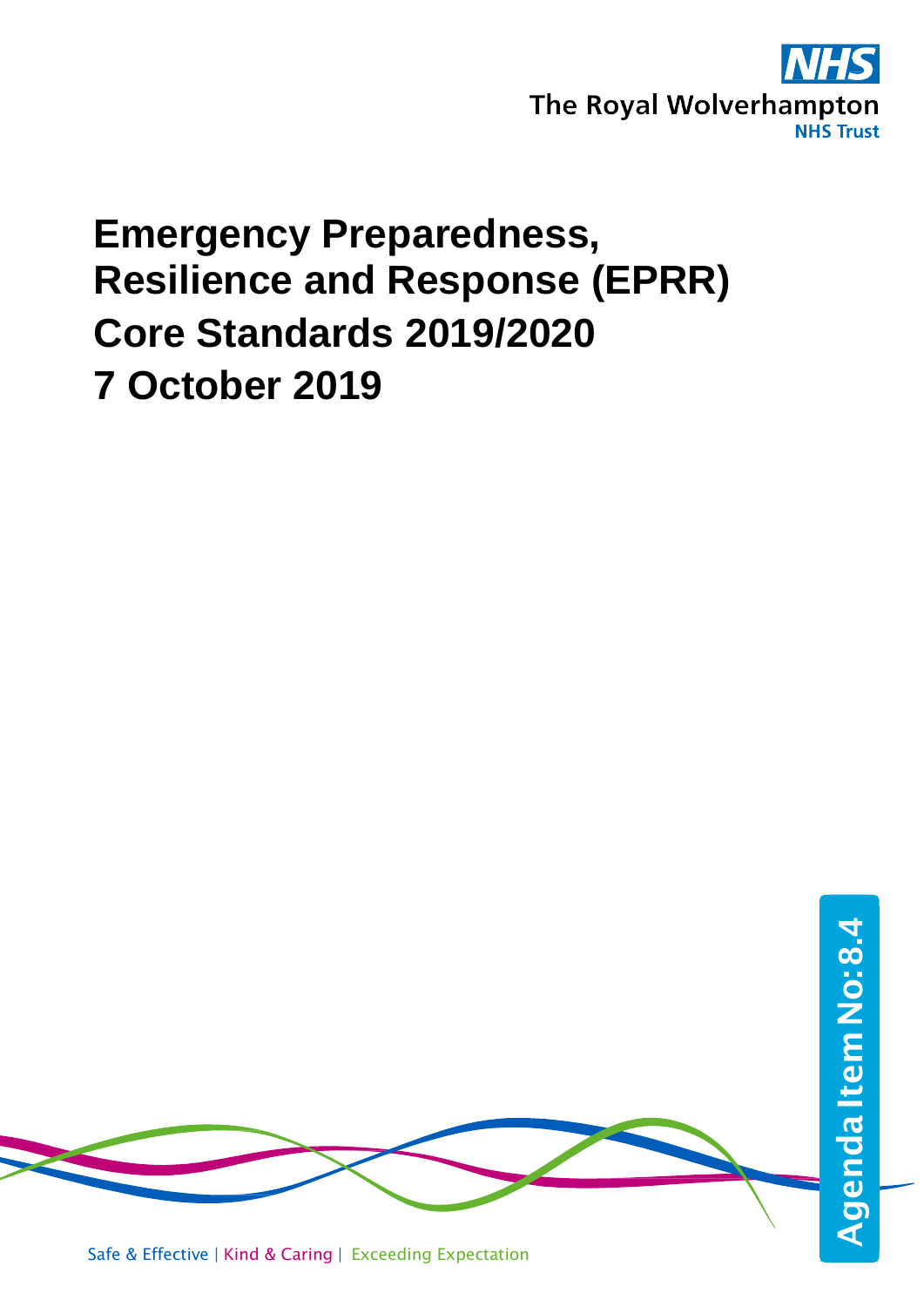**NHS** The Royal Wolverhampton

|                                                                | <b>Trust Board Report</b>                                                                                                                                                                                                                                                                                                                                                                                                                                                                                                                                                                                                       |
|----------------------------------------------------------------|---------------------------------------------------------------------------------------------------------------------------------------------------------------------------------------------------------------------------------------------------------------------------------------------------------------------------------------------------------------------------------------------------------------------------------------------------------------------------------------------------------------------------------------------------------------------------------------------------------------------------------|
| <b>Meeting Date:</b>                                           | 7 October 2019                                                                                                                                                                                                                                                                                                                                                                                                                                                                                                                                                                                                                  |
| Title:                                                         | Emergency Preparedness, Resilience and Response (EPRR)<br>Core Standards 2019/2020.                                                                                                                                                                                                                                                                                                                                                                                                                                                                                                                                             |
| <b>Executive</b><br>Summary:                                   | As part of the Health and Social Care Act 2012, the Trust is required to<br>undertaken a yearly self-assessment against the NHS Core Standards for<br>Emergency Preparedness, Resilience and Response (EPRR) standards to<br>determine its level of compliance.<br>The Trust self-assessment is assessed externally by the Local Health<br>Resilience Forum, who also undertake a 'deep dive' in to a specific area for<br>attention.<br>The level of self-assessment for each area has been reviewed and approved                                                                                                              |
|                                                                | by the Trust Emergency Planning Forum.<br>This report sets out the EPRR Core Standards Self-Assessment and the<br>Trust's position in relation to achieving these standards for 2019/2020, along<br>with the 'Deep Dive' outcome for Adverse Weather.<br>The Trust's overall rating for 2019/2020 is 'Fully' compliant                                                                                                                                                                                                                                                                                                          |
| <b>Action</b><br><b>Requested:</b>                             | To receive and note the report for assurance.                                                                                                                                                                                                                                                                                                                                                                                                                                                                                                                                                                                   |
| For the attention<br>of the Board                              | To provide an update on the Trust's position in relation to achievement of the<br>EPRR Core standards for 2019/2020.                                                                                                                                                                                                                                                                                                                                                                                                                                                                                                            |
| <b>Assure</b>                                                  | To provide assurance to the Board of the Trust's resilience in the event of an<br>emergency incident occurring.                                                                                                                                                                                                                                                                                                                                                                                                                                                                                                                 |
| <b>Author + Contact</b><br>Details:                            | Tel 01902 69410<br>Email diane.preston@nhs.net                                                                                                                                                                                                                                                                                                                                                                                                                                                                                                                                                                                  |
| <b>Links to Trust</b><br><b>Strategic</b><br><b>Objectives</b> | 1. Create a culture of compassion, safety and quality<br>2. Proactively seek opportunities to develop our services<br>3. To have an effective and well integrated local health and care system that operates<br>efficiently<br>4. Attract, retain and develop our staff, and improve employee engagement<br>5. Maintain financial health - Appropriate investment to patient services<br>6. Be in the top 25% of all key performance indicators                                                                                                                                                                                 |
| <b>Resource</b><br>Implications:                               | None                                                                                                                                                                                                                                                                                                                                                                                                                                                                                                                                                                                                                            |
| <b>CQC Domains</b>                                             | Safe: patients, staff and the public are protected from abuse and avoidable harm.<br><b>Effective:</b> care, treatment and support achieves good outcomes, helping people maintain<br>quality of life and is based on the best available evidence.<br><b>Caring:</b> staff involve and treat everyone with compassion, kindness, dignity and respect.<br><b>Responsive:</b> services are organised so that they meet people's needs.<br>Well-led: the leadership, management and governance of the organisation make sure it's<br>providing high-quality care that's based around individual needs, that it encourages learning |

and innovation, and that it promotes an open and fair culture.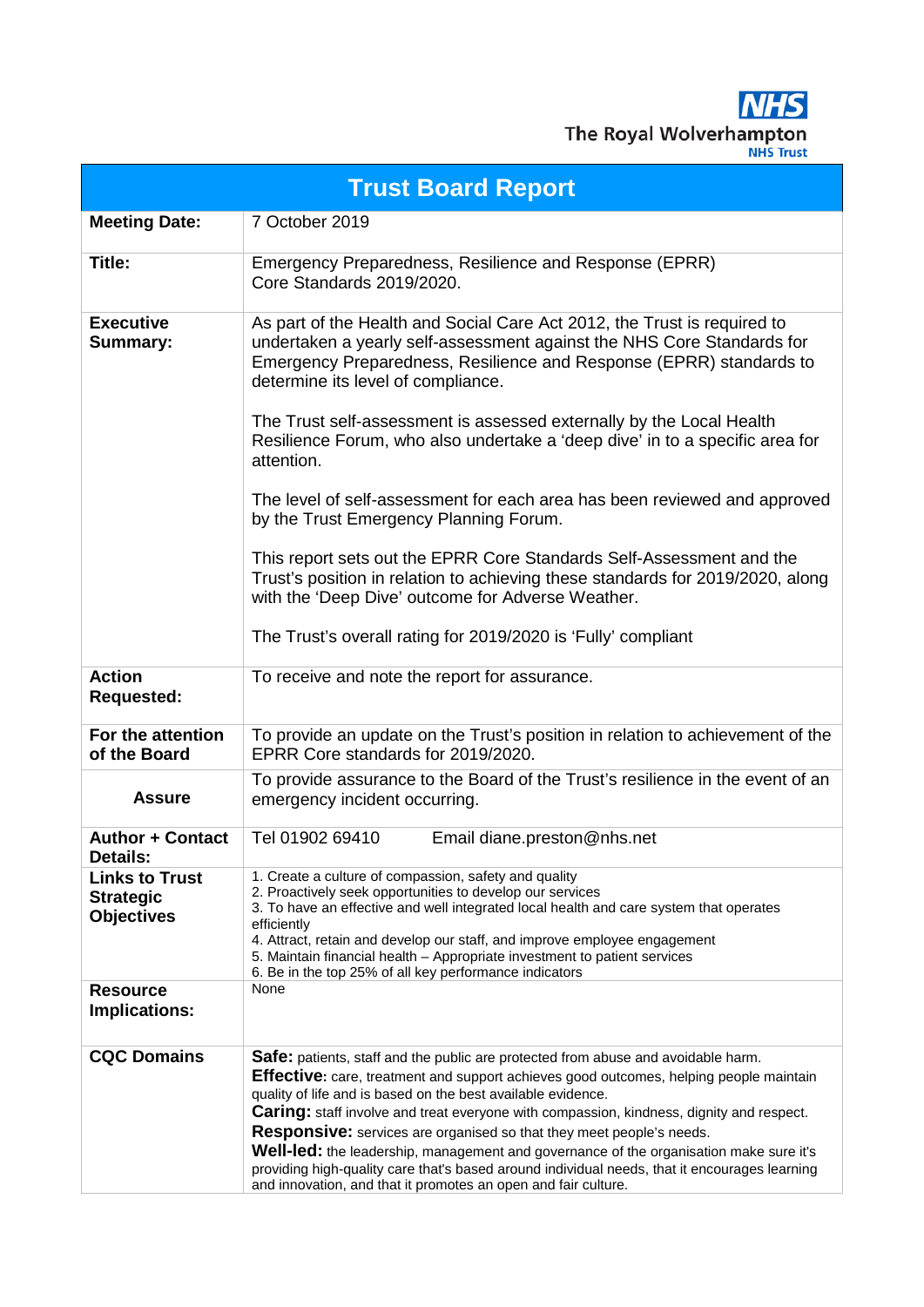| <b>Equality and</b><br><b>Diversity Impact</b> | None                                                                                                                                                                                                                                                                                                                                                                     |
|------------------------------------------------|--------------------------------------------------------------------------------------------------------------------------------------------------------------------------------------------------------------------------------------------------------------------------------------------------------------------------------------------------------------------------|
| <b>Risks: BAF/TRR</b>                          | $1542 - Green$                                                                                                                                                                                                                                                                                                                                                           |
| <b>Risk: Appetite</b>                          | N/A                                                                                                                                                                                                                                                                                                                                                                      |
| <b>Public or Private:</b>                      | <b>Public</b>                                                                                                                                                                                                                                                                                                                                                            |
| <b>Other formal</b><br>bodies involved:        |                                                                                                                                                                                                                                                                                                                                                                          |
| <b>References</b>                              | N/A                                                                                                                                                                                                                                                                                                                                                                      |
| <b>NHS</b><br><b>Constitution:</b>             | In determining this matter, the Board should have regard to the Core<br>principles contained in the Constitution of:<br>Equality of treatment and access to services<br>$\bullet$<br>High standards of excellence and professionalism<br>Service user preferences<br>Cross community working<br><b>Best Value</b><br>Accountability through local influence and scrutiny |

|   | <b>Report Details</b>                                                                                                                                                                                                                                                                                                                                                                |  |  |  |  |  |  |  |  |
|---|--------------------------------------------------------------------------------------------------------------------------------------------------------------------------------------------------------------------------------------------------------------------------------------------------------------------------------------------------------------------------------------|--|--|--|--|--|--|--|--|
| 1 | In line with the NHS Core Standards for Emergency Preparedness, Resilience and<br>Response (EPRR) and national requirements, which NHS organisations and providers of<br>NHS Funded care must meet as part of the Health and Social Care Act 2012, the Trust has<br>undertaken its yearly self-assessment for 2019/20 against the standards to determine its<br>level of compliance. |  |  |  |  |  |  |  |  |
|   | The EPRR core standards for 2019/20 were issued in July 2019. This year's EPRR 'deep<br>dive' assurance was focused on 'Adverse Weather'.                                                                                                                                                                                                                                            |  |  |  |  |  |  |  |  |
|   | The core standards for this year have been split into ten domains:                                                                                                                                                                                                                                                                                                                   |  |  |  |  |  |  |  |  |
|   | Governance<br>$\bullet$<br>Duty to risk assess<br>$\bullet$<br>Duty to maintain plans<br>٠<br>Command and control<br>$\bullet$<br><b>Training and Exercising</b><br>$\bullet$<br>Response<br>٠<br>Warning and informing<br>$\bullet$<br>Co-operation<br>$\bullet$<br><b>Business Continuity</b><br>$\bullet$<br>Chemical Biological Radiological Nuclear (CBRN)                      |  |  |  |  |  |  |  |  |
|   | The Trust has undertaken the self-assessment against the core standards. The Trust's<br>assessment has resulted in it being 'fully compliant'. The self-assessment has been<br>reviewed by the Trust's Accountable Emergency Officer (AEO). The self-assessment is set<br>out in Appendix 1.                                                                                         |  |  |  |  |  |  |  |  |
|   | The 'deep dive' is also attached in Appendix 1 for information; this is not a requirement of<br>the EPRR Core Standard ratings.                                                                                                                                                                                                                                                      |  |  |  |  |  |  |  |  |
|   | The assessment and supporting evidence was required to be submitted by the Trust to<br>NHS England Midlands by the 9 August 2019 and Wolverhampton Clinical Commissioning<br>Group.                                                                                                                                                                                                  |  |  |  |  |  |  |  |  |
|   | The Trust Board are asked to note the report and supporting Appendix 1.                                                                                                                                                                                                                                                                                                              |  |  |  |  |  |  |  |  |

**Appendices**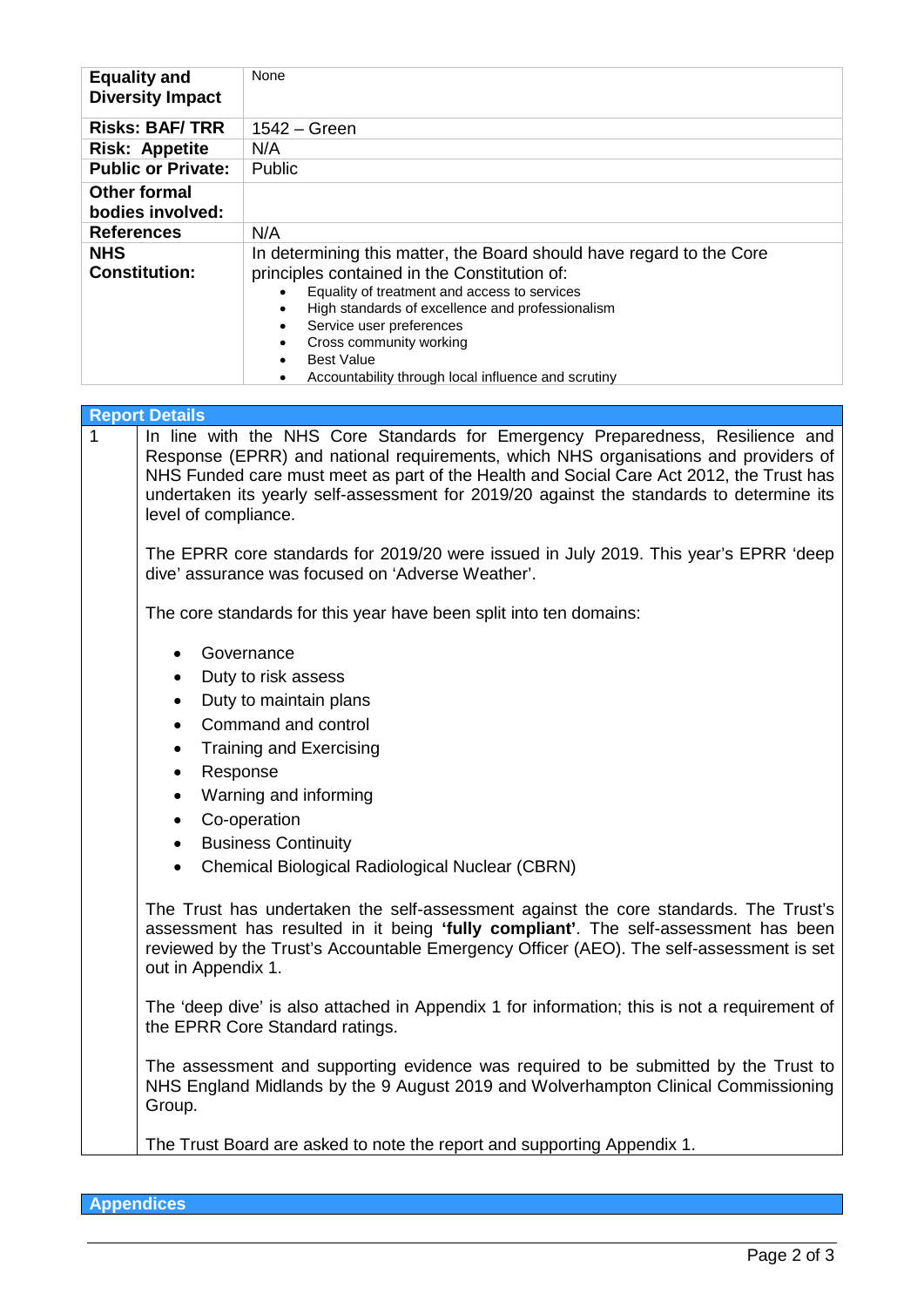## APPENDIX 1

EPRR Core Standards 2019/20

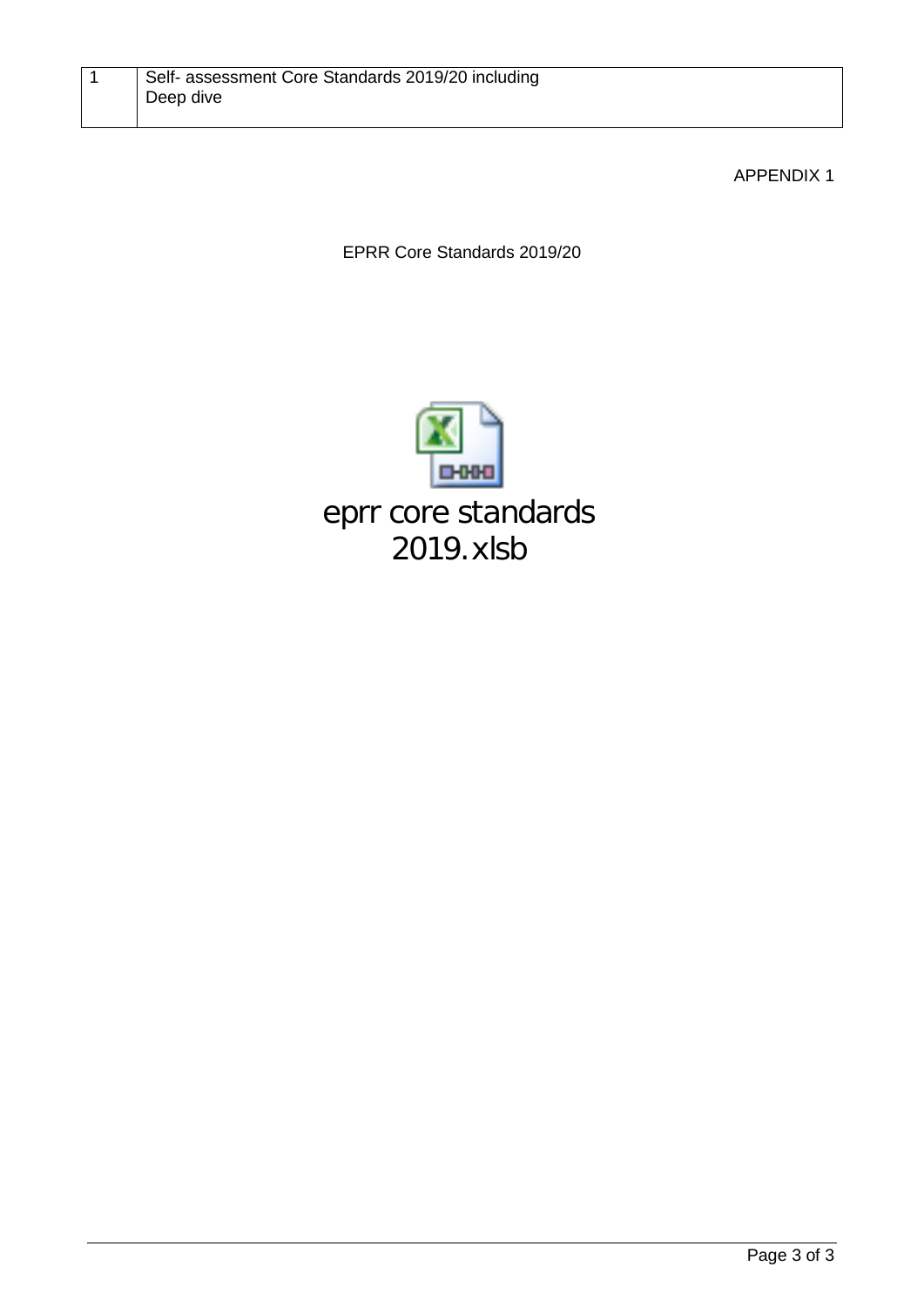| Core Standards          | <b>Total</b><br>standards<br>applicable | <b>Fully</b><br>compliant | Partially<br>compliant | Non<br>compliant |               | <b>Overall assessment:</b> | Fully compliant                                                                      |
|-------------------------|-----------------------------------------|---------------------------|------------------------|------------------|---------------|----------------------------|--------------------------------------------------------------------------------------|
| Governance              | 6                                       | 6                         | 0                      | O                |               |                            |                                                                                      |
| Duty to risk assess     |                                         |                           |                        |                  |               |                            |                                                                                      |
| Duty to maintain plans  | 14                                      | 14                        | 0                      |                  |               |                            |                                                                                      |
| Command and control     |                                         |                           |                        |                  |               |                            |                                                                                      |
| Training and exercising |                                         |                           |                        |                  |               |                            |                                                                                      |
| Response                |                                         |                           | U                      |                  | Instructions: |                            |                                                                                      |
| Warning and informing   | p                                       |                           |                        |                  |               |                            | Step 1: Select the type of organisation from the drop-down at the top of this page   |
| Cooperation             |                                         |                           | 0                      |                  |               |                            | Step 2: Complete the Self-Assessment RAG & remaining columns in the 'EPRR Core S'    |
| Business Continuity     | 9                                       | 9                         |                        |                  |               |                            | Step 3: Complete the Self-Assessment RAG & remaining columns in the 'Deep dive' tab  |
| <b>CBRN</b>             | 14                                      | 14                        |                        |                  |               |                            | Step 4: Ambulance providers only: Complete the Self-Assessment in the 'Interoperable |
| Total                   | 64                                      | 64                        | $\Omega$               | 0                |               |                            | Step 5: Click the 'Produce Action Plan' button below                                 |

| <b>Deep Dive</b>              | <b>Total</b><br>standards<br>applicable | <b>Fully</b><br>compliant | Partially<br>compliant | <b>Non</b><br>compliant |
|-------------------------------|-----------------------------------------|---------------------------|------------------------|-------------------------|
| Severe Weather response       | 15                                      | 15                        |                        |                         |
| Long Term adaptation planning | 5                                       |                           |                        |                         |
|                               |                                         |                           |                        |                         |
| Total                         |                                         |                           |                        |                         |

## **Publishing Approval Reference: 000719**

| <b>Non</b><br>compliant | <b>Overall assessment:</b> | <b>Fully compliant</b>                                                             |
|-------------------------|----------------------------|------------------------------------------------------------------------------------|
|                         |                            |                                                                                    |
| 0                       |                            |                                                                                    |
|                         |                            |                                                                                    |
| 0                       |                            |                                                                                    |
| ი                       |                            |                                                                                    |
| 0                       | Instructions:              |                                                                                    |
| 0                       |                            | Step 1: Select the type of organisation from the drop-down at the top of this page |
|                         |                            |                                                                                    |

Step 2: Complete the Self-Assessment RAG & remaining columns in the 'EPRR Core Standards' tab CBRN 14 14 0 0 Step 4: Ambulance providers only: Complete the Self-Assessment in the 'Interoperable capabilities' tab Step 5: Click the 'Produce Action Plan' button below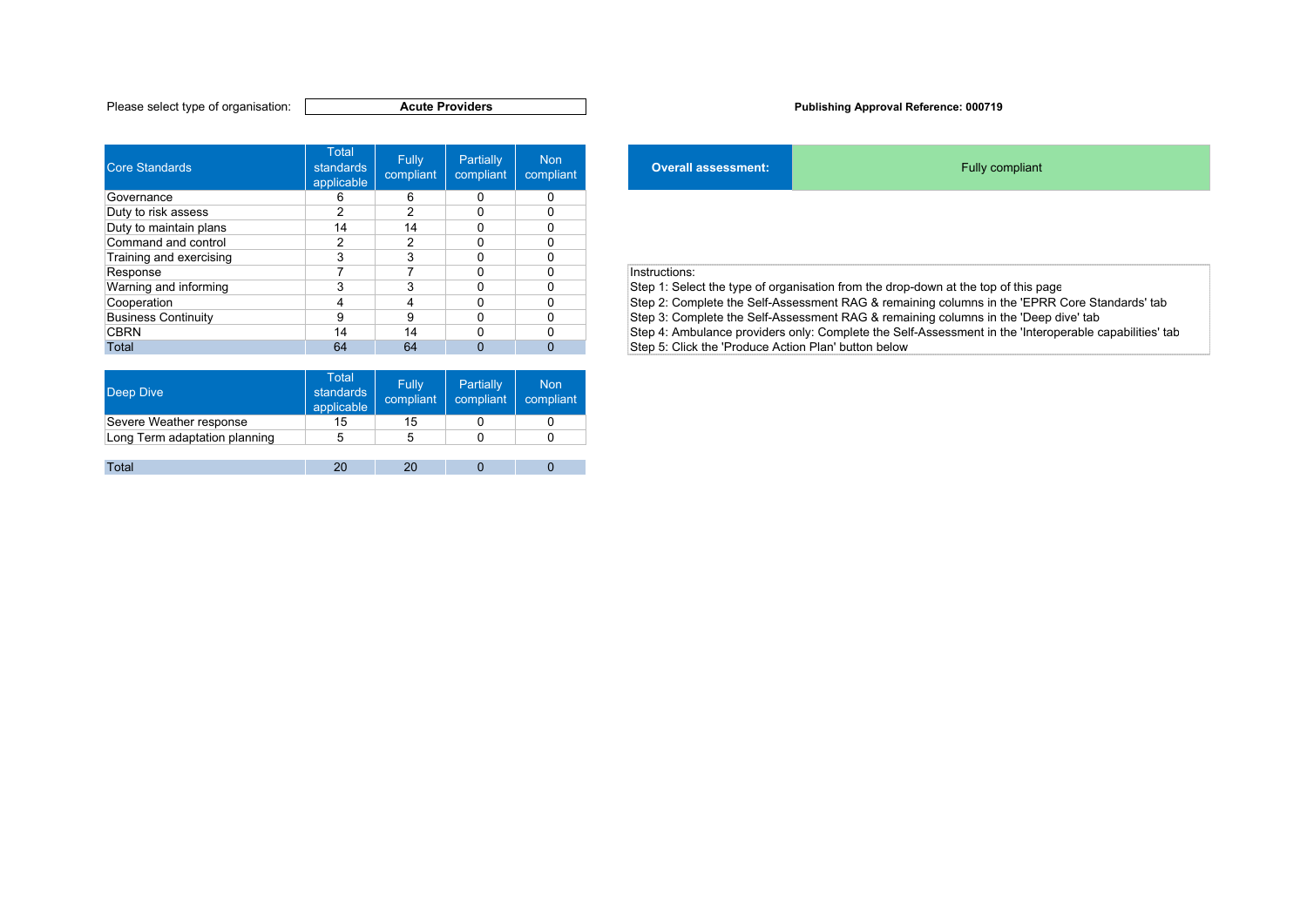|              |                                                 |                                                |                                                                                                                                              |                                                                      |                                                                                                                                                                         |                                                                                                                                                | <b>Self assessment RAG</b>                                                                                                                                                                                                                     |                    |      |                  |                 |
|--------------|-------------------------------------------------|------------------------------------------------|----------------------------------------------------------------------------------------------------------------------------------------------|----------------------------------------------------------------------|-------------------------------------------------------------------------------------------------------------------------------------------------------------------------|------------------------------------------------------------------------------------------------------------------------------------------------|------------------------------------------------------------------------------------------------------------------------------------------------------------------------------------------------------------------------------------------------|--------------------|------|------------------|-----------------|
|              |                                                 |                                                |                                                                                                                                              |                                                                      |                                                                                                                                                                         |                                                                                                                                                | Red (not compliant) = Not compliant with the core standard. The<br>organisation's EPRR work programme shows compliance will not be<br>reached within the next 12 months.                                                                       |                    |      |                  |                 |
| Ref          | Domain                                          | <b>Standard</b>                                | <b>Detail</b>                                                                                                                                | Acute<br><b>Providers</b>                                            | Evidence - examples listed below                                                                                                                                        | <b>Organisational Evidence</b>                                                                                                                 | Amber (partially compliant) = Not compliant with core standard.<br>However, the organisation's EPRR work programme demonstrates<br>sufficient evidence of progress and an action plan to achieve full<br>compliance within the next 12 months. | Action to be taken | Lead | <b>Timescale</b> | <b>Comments</b> |
|              |                                                 |                                                |                                                                                                                                              |                                                                      |                                                                                                                                                                         |                                                                                                                                                | Green (fully compliant) = Fully compliant with core standard.                                                                                                                                                                                  |                    |      |                  |                 |
|              |                                                 |                                                | The organisation has appointed an Accountable Emergency Officer                                                                              |                                                                      | • Name and role of appointed individual                                                                                                                                 | Gwen Nuttall - Chief Operating Officer/AEO who is the Board level                                                                              |                                                                                                                                                                                                                                                |                    |      |                  |                 |
|              |                                                 |                                                | (AEO) responsible for Emergency Preparedness Resilience and<br>Response (EPRR). This individual should be a board level director,            |                                                                      |                                                                                                                                                                         | director responsible for EPRR. The non-Executive Director is Roger<br>Dunshea.                                                                 |                                                                                                                                                                                                                                                |                    |      |                  |                 |
|              | Governance                                      | <b>Senior Leadership</b>                       | and have the appropriate authority, resources and budget to direct<br>the EPRR portfolio.                                                    |                                                                      |                                                                                                                                                                         |                                                                                                                                                | Fully compliant                                                                                                                                                                                                                                |                    |      |                  |                 |
|              |                                                 |                                                | A non-executive board member, or suitable alternative, should be                                                                             |                                                                      |                                                                                                                                                                         |                                                                                                                                                |                                                                                                                                                                                                                                                |                    |      |                  |                 |
|              |                                                 |                                                | identified to support them in this role.<br>The organisation has an overarching EPRR policy statement.                                       |                                                                      | Evidence of an up to date EPRR policy statement that includes:                                                                                                          | The Trust has an EPRR Strategy V5.1 - due to go to Trust Policy                                                                                |                                                                                                                                                                                                                                                |                    |      |                  |                 |
|              |                                                 |                                                | This should take into account the organisation's:                                                                                            |                                                                      | • Resourcing commitment<br>- Access to funds                                                                                                                            | Group 2nd August 2019 - this has a 3 year review cycle.                                                                                        |                                                                                                                                                                                                                                                |                    |      |                  |                 |
|              |                                                 |                                                | • Business objectives and processes<br>• Key suppliers and contractual arrangements                                                          |                                                                      | • Commitment to Emergency Planning, Business Continuity, Training,<br>Exercising etc.                                                                                   |                                                                                                                                                |                                                                                                                                                                                                                                                |                    |      |                  |                 |
|              |                                                 |                                                | · Risk assessment(s)<br>• Functions and / or organisation, structural and staff changes.                                                     |                                                                      |                                                                                                                                                                         |                                                                                                                                                |                                                                                                                                                                                                                                                |                    |      |                  |                 |
|              | 2 Governance                                    | <b>EPRR Policy Statement</b>                   | The policy should:                                                                                                                           |                                                                      |                                                                                                                                                                         |                                                                                                                                                | Fully compliant                                                                                                                                                                                                                                |                    |      |                  |                 |
|              |                                                 |                                                | . Have a review schedule and version control<br>• Use unambiguous terminology                                                                |                                                                      |                                                                                                                                                                         |                                                                                                                                                |                                                                                                                                                                                                                                                |                    |      |                  |                 |
|              |                                                 |                                                | · Identify those responsible for ensuring policies and arrangements<br>are updated, distributed and regularly tested                         |                                                                      |                                                                                                                                                                         |                                                                                                                                                |                                                                                                                                                                                                                                                |                    |      |                  |                 |
|              |                                                 |                                                | . Include references to other sources of information and supporting<br>documentation.                                                        |                                                                      |                                                                                                                                                                         |                                                                                                                                                |                                                                                                                                                                                                                                                |                    |      |                  |                 |
|              |                                                 |                                                | The Chief Executive Officer / Clinical Commissioning Group<br>Accountable Officer ensures that the Accountable Emergency Officer             |                                                                      | • Public Board meeting minutes<br>. Evidence of presenting the results of the annual EPRR assurance   by 2 sub groups, Major incident planning and Business Continuity. | The Trust has an established Emergeny Planning Group, supported                                                                                |                                                                                                                                                                                                                                                |                    |      |                  |                 |
|              |                                                 |                                                | discharges their responsibilities to provide EPRR reports to the Board<br>/ Governing Body, no less frequently than annually.                |                                                                      | process to the Public Board                                                                                                                                             | Trust Management Committee receives report on 6 monthly basis and<br>the Trust Board on a yearly basis or when ad hoc reports are required     |                                                                                                                                                                                                                                                |                    |      |                  |                 |
|              |                                                 |                                                | These reports should be taken to a public board, and as a minimum,                                                                           |                                                                      |                                                                                                                                                                         | for assurance purposes. along with the annual report for EPRR                                                                                  |                                                                                                                                                                                                                                                |                    |      |                  |                 |
|              | 3 Governance                                    | <b>EPRR</b> board reports                      | include an overview on:<br>• training and exercises undertaken by the organisation                                                           |                                                                      |                                                                                                                                                                         |                                                                                                                                                | Fully compliant                                                                                                                                                                                                                                |                    |      |                  |                 |
|              |                                                 |                                                | · summary of any business continuity, critical incidents and major<br>incidents experienced by the organisation                              |                                                                      |                                                                                                                                                                         |                                                                                                                                                |                                                                                                                                                                                                                                                |                    |      |                  |                 |
|              |                                                 |                                                | · lessons identified from incidents and exercises<br>. the organisation's compliance position in relation to the latest NHS                  |                                                                      |                                                                                                                                                                         |                                                                                                                                                |                                                                                                                                                                                                                                                |                    |      |                  |                 |
|              |                                                 |                                                | England EPRR assurance process.<br>The organisation has an annual EPRR work programme, informed                                              |                                                                      | · Process explicitly described within the EPRR policy statement                                                                                                         | Plan for 2019/2020 attached                                                                                                                    |                                                                                                                                                                                                                                                |                    |      |                  |                 |
|              | 4 Governance                                    |                                                | EPRR work programme . lessons identified from incidents and exercises                                                                        | Y                                                                    | • Annual work plan                                                                                                                                                      |                                                                                                                                                | Fully compliant                                                                                                                                                                                                                                |                    |      |                  |                 |
|              |                                                 |                                                | · identified risks<br>. outcomes of any assurance and audit processes.                                                                       |                                                                      |                                                                                                                                                                         |                                                                                                                                                |                                                                                                                                                                                                                                                |                    |      |                  |                 |
| 5 Governance |                                                 |                                                | The Board / Governing Body is satisfied that the organisation has<br>sufficient and appropriate resource, proportionate to its size, to      |                                                                      | . EPRR Policy identifies resources required to fulfill EPRR function; Part of EPRR strategy V 5.1<br>policy has been signed off by the organisation's Board             |                                                                                                                                                |                                                                                                                                                                                                                                                |                    |      |                  |                 |
|              | <b>EPRR Resource</b>                            | ensure it can fully discharge its EPRR duties. | Y                                                                                                                                            | • Assessment of role / resources<br>· Role description of EPRR Staff |                                                                                                                                                                         | Fully compliant                                                                                                                                |                                                                                                                                                                                                                                                |                    |      |                  |                 |
|              |                                                 |                                                |                                                                                                                                              |                                                                      | • Organisation structure chart<br>• Internal Governance process chart including EPRR group                                                                              |                                                                                                                                                |                                                                                                                                                                                                                                                |                    |      |                  |                 |
| 6            | Governance                                      | <b>Continuous</b>                              | The organisation has clearly defined processes for capturing learning<br>from incidents and exercises to inform the development of future    | Y                                                                    | · Process explicitly described within the EPRR policy statement                                                                                                         | Lessons learnt framework attached. - see the learning framework that<br>has been recently published                                            | Fully compliant                                                                                                                                                                                                                                |                    |      |                  |                 |
|              |                                                 | improvement process                            | EPRR arrangements.<br>The organisation has a process in place to regularly assess the risks                                                  |                                                                      |                                                                                                                                                                         | • Evidence that EPRR risks are regularly considered and recorded risk register monitored monthly basis and is an going agenda item at          |                                                                                                                                                                                                                                                |                    |      |                  |                 |
|              | Duty to risk assess                             | <b>Risk assessment</b>                         | to the population it serves. This process should consider community<br>and national risk registers.                                          | Y                                                                    | . Evidence that EPRR risks are represented and recorded on the<br>organisations corporate risk register                                                                 | FPG.                                                                                                                                           | Fully compliant                                                                                                                                                                                                                                |                    |      |                  |                 |
|              | 8 Duty to risk assess                           | <b>Risk Management</b>                         | The organisation has a robust method of reporting, recording,<br>monitoring and escalating EPRR risks.                                       | Y                                                                    | policy                                                                                                                                                                  | . EPRR risks are considered in the organisation's risk management risk register monitored monthly basis and is an going agenda item at<br>EPG. | Fully compliant                                                                                                                                                                                                                                |                    |      |                  |                 |
|              |                                                 |                                                |                                                                                                                                              |                                                                      | . Reference to EPRR risk management in the organisation's EPRR<br>policy document                                                                                       |                                                                                                                                                |                                                                                                                                                                                                                                                |                    |      |                  |                 |
|              | 9 Duty to maintain plans Collaborative planning |                                                | Plans have been developed in collaboration with partners and service<br>providers to ensure the whole patient pathway is considered.         | Y                                                                    | Partners consulted with as part of the planning process are<br>demonstrable in planning arrangements                                                                    | Shared with Wolverhampton Council Resilience Group, WMAS.                                                                                      | Fully compliant                                                                                                                                                                                                                                |                    |      |                  |                 |
|              |                                                 |                                                | In line with current guidance and legislation, the organisation has<br>effective arrangements in place to respond to a critical incident (as |                                                                      | Arrangements should be:<br>$\cdot$ current                                                                                                                              | A Trust has a SOP in place which outlines, the different types of<br>incidents that may occur. Attached.                                       |                                                                                                                                                                                                                                                |                    |      |                  |                 |
|              |                                                 |                                                | defined within the EPRR Framework).                                                                                                          |                                                                      | . in line with current national guidance<br>• in line with risk assessment                                                                                              |                                                                                                                                                |                                                                                                                                                                                                                                                |                    |      |                  |                 |
|              | 11 Duty to maintain plans Critical incident     |                                                |                                                                                                                                              |                                                                      | • tested regularly<br>· signed off by the appropriate mechanism                                                                                                         |                                                                                                                                                | Fully compliant                                                                                                                                                                                                                                |                    |      |                  |                 |
|              |                                                 |                                                |                                                                                                                                              |                                                                      | · shared appropriately with those required to use them<br>• outline any equipment requirements                                                                          |                                                                                                                                                |                                                                                                                                                                                                                                                |                    |      |                  |                 |
|              |                                                 |                                                | In line with current guidance and legislation, the organisation has                                                                          |                                                                      | outline any staff training required<br>Arrangements should be:                                                                                                          | Major incident & Mass Casualty Plan V11 Nov 2018 now in place.                                                                                 |                                                                                                                                                                                                                                                |                    |      |                  |                 |
|              |                                                 |                                                | effective arrangements in place to respond to a major incident (as<br>defined within the EPRR Framework).                                    |                                                                      | $\cdot$ current<br>. in line with current national guidance                                                                                                             |                                                                                                                                                |                                                                                                                                                                                                                                                |                    |      |                  |                 |
|              | 12 Duty to maintain plans Major incident        |                                                |                                                                                                                                              | Y                                                                    | • in line with risk assessment<br>• tested regularly                                                                                                                    |                                                                                                                                                | Fully compliant                                                                                                                                                                                                                                |                    |      |                  |                 |
|              |                                                 |                                                |                                                                                                                                              |                                                                      | · signed off by the appropriate mechanism<br>• shared appropriately with those required to use them                                                                     |                                                                                                                                                |                                                                                                                                                                                                                                                |                    |      |                  |                 |
|              |                                                 |                                                |                                                                                                                                              |                                                                      | • outline any equipment requirements<br>• outline any staff training required                                                                                           |                                                                                                                                                |                                                                                                                                                                                                                                                |                    |      |                  |                 |
|              |                                                 |                                                | In line with current guidance and legislation, the organisation has<br>effective arrangements in place to respond to the impacts of          |                                                                      | Arrangements should be:<br>$\cdot$ current                                                                                                                              | Heatwave plan V11 June 2019                                                                                                                    |                                                                                                                                                                                                                                                |                    |      |                  |                 |
|              |                                                 |                                                | heatwave on the population the organisation serves and its staff.                                                                            |                                                                      | . in line with current national guidance<br>• in line with risk assessment                                                                                              |                                                                                                                                                |                                                                                                                                                                                                                                                |                    |      |                  |                 |
|              | 13 Duty to maintain plans Heatwave              |                                                |                                                                                                                                              | Y                                                                    | • tested regularly<br>· signed off by the appropriate mechanism                                                                                                         |                                                                                                                                                | Fully compliant                                                                                                                                                                                                                                |                    |      |                  |                 |
|              |                                                 |                                                |                                                                                                                                              |                                                                      | · shared appropriately with those required to use them<br>• outline any equipment requirements                                                                          |                                                                                                                                                |                                                                                                                                                                                                                                                |                    |      |                  |                 |
|              |                                                 |                                                | In line with current guidance and legislation, the organisation has<br>effective arrangements in place to respond to the impacts of snow     |                                                                      | · outline any staff training required<br>Arrangements should be:<br>$\cdot$ current                                                                                     | Cold Weather Plan V6 May 2018                                                                                                                  |                                                                                                                                                                                                                                                |                    |      |                  |                 |
|              |                                                 |                                                | and cold weather (not internal business continuity) on the population<br>the organisation serves.                                            |                                                                      | . in line with current national guidance<br>• in line with risk assessment                                                                                              |                                                                                                                                                |                                                                                                                                                                                                                                                |                    |      |                  |                 |
|              | 14 Duty to maintain plans Cold weather          |                                                |                                                                                                                                              | Y                                                                    | • tested regularly<br>· signed off by the appropriate mechanism                                                                                                         |                                                                                                                                                | Fully compliant                                                                                                                                                                                                                                |                    |      |                  |                 |
|              |                                                 |                                                |                                                                                                                                              |                                                                      | • shared appropriately with those required to use them<br>• outline any equipment requirements                                                                          |                                                                                                                                                |                                                                                                                                                                                                                                                |                    |      |                  |                 |
|              |                                                 |                                                | In line with current guidance and legislation, the organisation has                                                                          |                                                                      | · outline any staff training required<br>Arrangements should be:                                                                                                        | Pandemic Flu Plan V6 - currently under review as part of 3 yearly                                                                              |                                                                                                                                                                                                                                                |                    |      |                  |                 |
|              |                                                 |                                                | effective arrangements in place to respond to pandemic influenza.                                                                            |                                                                      | $\cdot$ current<br>. in line with current national guidance                                                                                                             | review cycle - working locally with Wolverhampton Health Protection<br>Forum, Wolverhampton LA Reslience Group and Wolverhampton               |                                                                                                                                                                                                                                                |                    |      |                  |                 |
|              | 15 Duty to maintain plans Pandemic influenza    |                                                |                                                                                                                                              | Y                                                                    | • in line with risk assessment<br>• tested regularly                                                                                                                    | CCG.                                                                                                                                           | Fully compliant                                                                                                                                                                                                                                |                    |      |                  |                 |
|              |                                                 |                                                |                                                                                                                                              |                                                                      | · signed off by the appropriate mechanism<br>• shared appropriately with those required to use them                                                                     |                                                                                                                                                |                                                                                                                                                                                                                                                |                    |      |                  |                 |
|              |                                                 |                                                |                                                                                                                                              |                                                                      | • outline any equipment requirements<br>· outline any staff training required                                                                                           |                                                                                                                                                |                                                                                                                                                                                                                                                |                    |      |                  |                 |
|              |                                                 |                                                | In line with current guidance and legislation, the organisation has<br>effective arrangements in place to respond to an infectious disease   |                                                                      | Arrangements should be:<br>$\cdot$ current                                                                                                                              | The Trust has an Outbreak Policy IP13 V5 Feb 2019 and Isolation<br>Policy for infectious diseases IP 10, Viral haemorrhagic Fever IP 07        |                                                                                                                                                                                                                                                |                    |      |                  |                 |
|              |                                                 |                                                | outbreak within the organisation or the community it serves, covering<br>a range of diseases including High Consequence Infectious Diseases  |                                                                      | . in line with current national guidance<br>• in line with risk assessment                                                                                              |                                                                                                                                                |                                                                                                                                                                                                                                                |                    |      |                  |                 |
|              | 16 Duty to maintain plans Infectious disease    |                                                | such as Viral Haemorrhagic Fever. These arrangements should be<br>made in conjunction with Infection Control teams; including supply of      |                                                                      | • tested regularly<br>· signed off by the appropriate mechanism                                                                                                         |                                                                                                                                                | Fully compliant                                                                                                                                                                                                                                |                    |      |                  |                 |
|              |                                                 |                                                | adequate FFP3 and PPE trained individuals commensurate with the<br>organisational risk.                                                      |                                                                      | · shared appropriately with those required to use them<br>• outline any equipment requirements                                                                          |                                                                                                                                                |                                                                                                                                                                                                                                                |                    |      |                  |                 |
|              |                                                 |                                                |                                                                                                                                              |                                                                      | · outline any staff training required                                                                                                                                   |                                                                                                                                                |                                                                                                                                                                                                                                                |                    |      |                  |                 |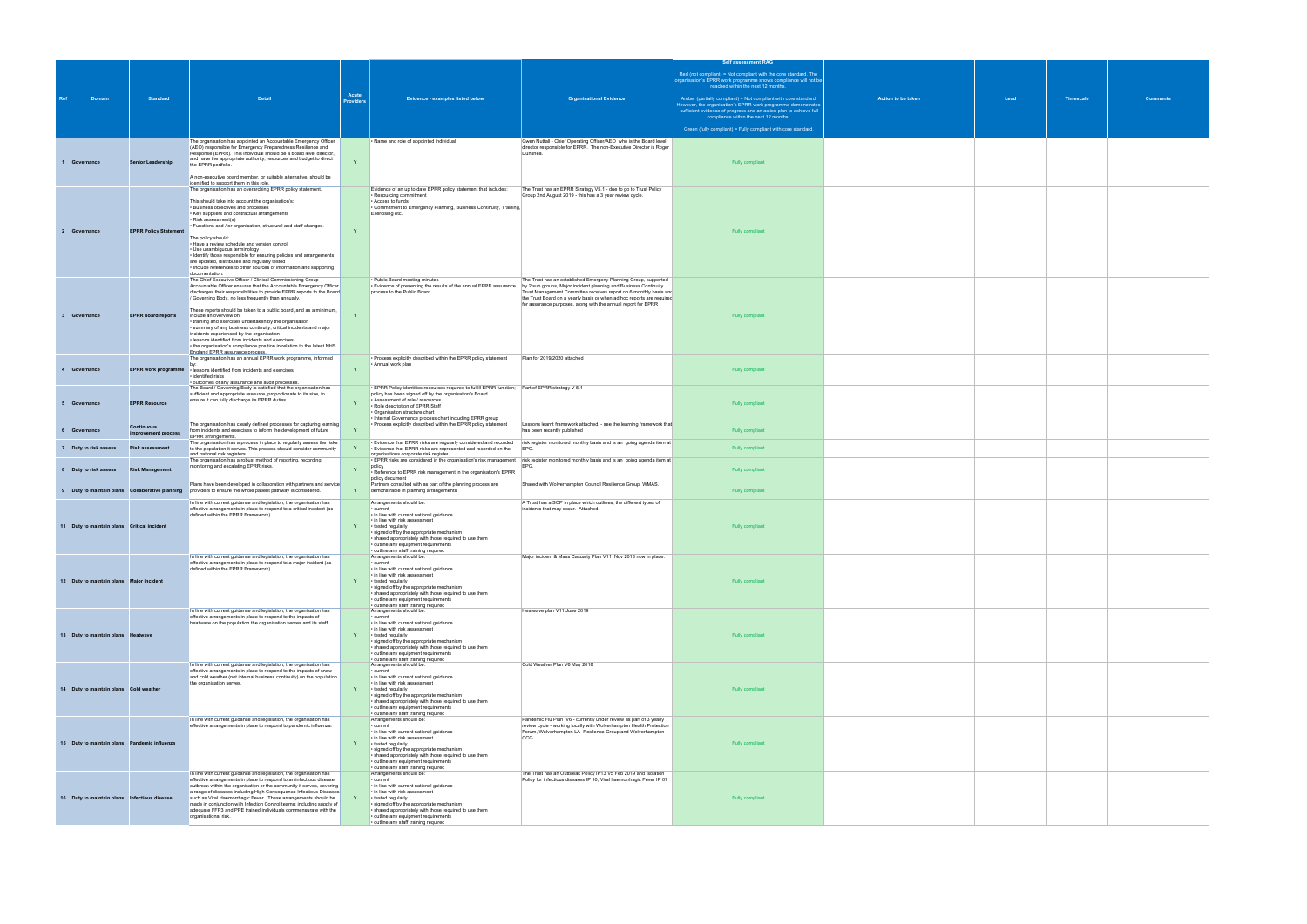| 17 Duty to maintain plans Mass countermeasures                               |                                                     | In line with current guidance and legislation, the organisation has<br>effective arrangements in place to distribute Mass Countermeasures<br>including arrangement for administration, reception and distribution of<br>mass prophylaxis and mass vaccination.<br>There may be a requirement for Specialist providers, Community<br>Service Providers, Mental Health and Primary Care services to<br>develop or support Mass Countermeasure distribution arrangements.<br>Organisations should have plans to support patients in their care<br>during activation of mass countermeasure arrangements.<br>CCGs may be required to commission new services to support mass<br>countermeasure distribution locally, this will be dependant on the<br>incident. |   | Arrangements should be:<br>• current<br>. in line with current national guidance<br>• in line with risk assessment<br>• tested regularly<br>· signed off by the appropriate mechanism<br>• shared appropriately with those required to use them<br>· outline any equipment requirements<br>• outline any staff training required       | The Trust contributed to an outline plan which was produced for the<br>Olympics 2012, by the CCG.<br>Confirmation has been received from the CCG that they will still<br>support the originally documented mitigation to support mass counter<br>measures. (2 Aug 2019)                                                                                           | Fully compliant |  |                                                                                                                                                                                                                                                                                                                                                                                                                                                                                                                        |
|------------------------------------------------------------------------------|-----------------------------------------------------|-------------------------------------------------------------------------------------------------------------------------------------------------------------------------------------------------------------------------------------------------------------------------------------------------------------------------------------------------------------------------------------------------------------------------------------------------------------------------------------------------------------------------------------------------------------------------------------------------------------------------------------------------------------------------------------------------------------------------------------------------------------|---|----------------------------------------------------------------------------------------------------------------------------------------------------------------------------------------------------------------------------------------------------------------------------------------------------------------------------------------|-------------------------------------------------------------------------------------------------------------------------------------------------------------------------------------------------------------------------------------------------------------------------------------------------------------------------------------------------------------------|-----------------|--|------------------------------------------------------------------------------------------------------------------------------------------------------------------------------------------------------------------------------------------------------------------------------------------------------------------------------------------------------------------------------------------------------------------------------------------------------------------------------------------------------------------------|
| 18 Duty to maintain plans Mass Casualty                                      |                                                     | In line with current guidance and legislation, the organisation has<br>effective arrangements in place to respond to mass casualties. For an<br>acute receiving hospital this should incorporate arrangements to free<br>up 10% of their bed base in 6 hours and 20% in 12 hours, along with<br>the requirement to double Level 3 ITU capacity for 96 hours (for those<br>with level 3 ITU bed).                                                                                                                                                                                                                                                                                                                                                            |   | Arrangements should be:<br>$\cdot$ current<br>. in line with current national guidance<br>. in line with risk assessment<br>• tested regularly<br>· signed off by the appropriate mechanism<br>• shared appropriately with those required to use them<br>· outline any equipment requirements<br>· outline any staff training required | MI/Mass Casualty Plan V 11 Nov 2018                                                                                                                                                                                                                                                                                                                               | Fully compliant |  |                                                                                                                                                                                                                                                                                                                                                                                                                                                                                                                        |
| 19 Duty to maintain plans                                                    | <b>Mass Casualty - patient</b><br>identification    | The organisation has arrangements to ensure a safe identification<br>system for unidentified patients in an emergency/mass casualty<br>incident. This system should be suitable and appropriate for blood<br>transfusion, using a non-sequential unique patient identification<br>number and capture patient sex.                                                                                                                                                                                                                                                                                                                                                                                                                                           | Y | Arrangements should be:<br>$\cdot$ current<br>. in line with current national guidance<br>. in line with risk assessment<br>• tested regularly<br>· signed off by the appropriate mechanism<br>• shared appropriately with those required to use them<br>· outline any equipment requirements<br>· outline any staff training required | Recently reviewed and udpated in line with NHS Improvement<br>Paitient Safety Alrt produced in Dec 2018                                                                                                                                                                                                                                                           | Fully compliant |  |                                                                                                                                                                                                                                                                                                                                                                                                                                                                                                                        |
| 20 Duty to maintain plans Shelter and evacuation site users where necessary. |                                                     | In line with current guidance and legislation, the organisation has<br>effective arrangements in place to shelter and/or evacuate patients,<br>staff and visitors. This should include arrangements to shelter and/or<br>evacuate, whole buildings or sites, working in conjunction with other                                                                                                                                                                                                                                                                                                                                                                                                                                                              |   | Arrangements should be:<br>• current<br>. in line with current national guidance<br>. in line with risk assessment<br>• tested regularly<br>· signed off by the appropriate mechanism<br>• shared appropriately with those required to use them<br>· outline any equipment requirements<br>· outline any staff training required       | Plan available.                                                                                                                                                                                                                                                                                                                                                   | Fully compliant |  |                                                                                                                                                                                                                                                                                                                                                                                                                                                                                                                        |
| 21 Duty to maintain plans Lockdown                                           |                                                     | In line with current guidance and legislation, the organisation has<br>effective arrangements in place to safely manage site access and<br>egress for patients, staff and visitors to and from the organisation's<br>facilities. This should include the restriction of access / egress in an<br>emergency which may focus on the progressive protection of critical<br>areas.                                                                                                                                                                                                                                                                                                                                                                              | Y | Arrangements should be:<br>$\cdot$ current<br>. in line with current national guidance<br>. in line with risk assessment<br>• tested regularly<br>· signed off by the appropriate mechanism<br>• shared appropriately with those required to use them<br>· outline any equipment requirements<br>· outline any staff training required | Trust has a lockdown plan/procedure and forms part of OP Security<br>Policy OP26.                                                                                                                                                                                                                                                                                 | Fully compliant |  |                                                                                                                                                                                                                                                                                                                                                                                                                                                                                                                        |
| 22 Duty to maintain plans Protected individuals                              |                                                     | In line with current guidance and legislation, the organisation has<br>effective arrangements in place to respond and manage 'protected<br>individuals'; Very Important Persons (VIPs), high profile patients and<br>visitors to the site.                                                                                                                                                                                                                                                                                                                                                                                                                                                                                                                  | Y | Arrangements should be:<br>$\cdot$ current<br>. in line with current national guidance<br>. in line with risk assessment<br>• tested regularly<br>· signed off by the appropriate mechanism<br>• shared appropriately with those required to use them<br>· outline any equipment requirements<br>· outline any staff training required | Trust OP Security Policy OP26                                                                                                                                                                                                                                                                                                                                     | Fully compliant |  |                                                                                                                                                                                                                                                                                                                                                                                                                                                                                                                        |
| 23 Duty to maintain plans Excess death planning                              |                                                     | The organisation has contributed to, and understands, its role in the<br>multiagency arrangements for excess deaths and mass fatalities,<br>including mortuary arrangements. This includes arrangements for<br>rising tide and sudden onset events.                                                                                                                                                                                                                                                                                                                                                                                                                                                                                                         |   | Arrangements should be:<br>$\cdot$ current<br>. in line with current national guidance<br>. in line with risk assessment<br>· tested regularly<br>· signed off by the appropriate mechanism<br>• shared appropriately with those required to use them<br>· outline any equipment requirements<br>· outline any staff training required | The Trust has its own Business Continuity plan for mortuary provision<br>and forms part of the Pathology risk register - this has been reviewed<br>in line with recommendations in HTA-Licensed establishments. The<br>Trust is yet to see other organisations plans in the event of multi-<br>agency planning for excess deaths including mortuary arrangements. | Fully compliant |  | Black Country Excess Deaths Planning group<br>resilience leads of local authorities, updating<br>current excess deaths arrangements. CWC to<br>liaise with New Cross Mortuary to ensure<br>planning arrangements for excess deaths and<br>local emergency mortuary are correct. These<br>will then need to be tested. West Midlands<br>Conurbation Local Resilience Forum working<br>on West Mids and Warwickshire Mass Fatality<br>Plan and Regional Planning also taking place.<br>Liaison with the Coroner ongoing. |
| 24 Command and control On-call mechanism                                     |                                                     | A resilient and dedicated EPRR on-call mechanism is in place 24 / 7<br>to receive notifications relating to business continuity incidents, critical<br>incidents and major incidents.<br>This should provide the facility to respond to or escalate notifications<br>to an executive level.                                                                                                                                                                                                                                                                                                                                                                                                                                                                 | Y | • Process explicitly described within the EPRR policy statement<br>. On call Standards and expectations are set out<br>. Include 24 hour arrangements for alerting managers and other key<br>staff.                                                                                                                                    | Trust operates 24/7 on call provision, Control rooms established,<br>action cards in place; communication and alert process in place.                                                                                                                                                                                                                             | Fully compliant |  |                                                                                                                                                                                                                                                                                                                                                                                                                                                                                                                        |
| 25 Command and control Trained on-call staff                                 |                                                     | On-call staff are trained and competent to perform their role, and are<br>in a position of delegated authority on behalf of the Chief Executive<br>Officer / Clinical Commissioning Group Accountable Officer.<br>The identified individual:<br>. Should be trained according to the NHS England EPRR<br>competencies (National Occupational Standards)<br>. Can determine whether a critical, major or business continuity<br>incident has occurred<br>. Has a specific process to adopt during the decision making<br>. Is aware who should be consulted and informed during decision<br>making<br>· Should ensure appropriate records are maintained throughout.                                                                                         | Y | • Process explicitly described within the EPRR policy statement As per domain 25                                                                                                                                                                                                                                                       |                                                                                                                                                                                                                                                                                                                                                                   | Fully compliant |  |                                                                                                                                                                                                                                                                                                                                                                                                                                                                                                                        |
| 26 Training and exercising EPRR Training                                     |                                                     | The organisation carries out training in line with a training needs<br>analysis to ensure staff are competent in their role; training records<br>are kept to demonstrate this.                                                                                                                                                                                                                                                                                                                                                                                                                                                                                                                                                                              | Y | • Process explicitly described within the EPRR policy statement<br>. Evidence of a training needs analysis<br>• Training records for all staff on call and those performing a role<br>within the ICC<br>• Training materials<br>• Evidence of personal training and exercising portfolios for key staff Trust's Kite database.         | Training is given both on a 1:1 basis to on call managers and<br>directors on call. Mandatory e-learning package available for Trust on<br>call mgrs and direcrors on call. Group training undertaken twice a<br>year where a scenario is given for staff to respond toa nd is<br>undertaken in the control rooms. All the Training is reocrd on the              | Fully compliant |  |                                                                                                                                                                                                                                                                                                                                                                                                                                                                                                                        |
| 27 Training and exercising                                                   | <b>EPRR</b> exercising and<br>testing programme     | The organisation has an exercising and testing programme to safely<br>test major incident, critical incident and business continuity response<br>arrangements.<br>Organisations should meet the following exercising and testing<br>requirements:<br>• a six-monthly communications test<br>annual table top exercise<br>. live exercise at least once every three years<br>• command post exercise every three years.<br>The exercising programme must:<br>· identify exercises relevant to local risks<br>• meet the needs of the organisation type and stakeholders<br>· ensure warning and informing arrangements are effective.<br>Lessons identified must be captured, recorded and acted upon as<br>part of continuous improvement.                  | Y | • Exercising Schedule<br>. Evidence of post exercise reports and embedding learning                                                                                                                                                                                                                                                    | Exercising schedule attached for 2019/2020, along with some post<br>exercise reports                                                                                                                                                                                                                                                                              | Fully compliant |  |                                                                                                                                                                                                                                                                                                                                                                                                                                                                                                                        |
| 28 Training and exercising                                                   | <b>Strategic and tactical</b><br>responder training | Strategic and tactical responders must maintain a continuous<br>personal development portfolio demonstrating training in accordance<br>with the National Occupational Standards, and / or incident / exercise<br>participation                                                                                                                                                                                                                                                                                                                                                                                                                                                                                                                              |   | Training records<br>• Evidence of personal training and exercising portfolios for key staff                                                                                                                                                                                                                                            | As per domain 26                                                                                                                                                                                                                                                                                                                                                  | Fully compliant |  |                                                                                                                                                                                                                                                                                                                                                                                                                                                                                                                        |
| 30 Response                                                                  | <b>Incident Co-ordination</b><br>Centre (ICC)       | The organisation has a preidentified Incident Co-ordination Centre<br>(ICC) and alternative fall-back location(s).<br>Both locations should be annually tested and exercised to ensure the<br>are fit for purpose, and supported with documentation for its activation<br>and operation.                                                                                                                                                                                                                                                                                                                                                                                                                                                                    |   | · Documented processes for establishing an ICC<br>• Maps and diagrams<br>• A testing schedule<br>• A training schedule<br>. Pre identified roles and responsibilities, with action cards<br>• Demonstration ICC location is resilient to loss of utilities, including<br>telecommunications, and external hazards                      | Forms part of mandatory elearning package for Strategic & Tactical<br>command. Standard Operating Procedure<br>Incident Control Centre (ICC) set up and activation see attached.                                                                                                                                                                                  | Fully compliant |  |                                                                                                                                                                                                                                                                                                                                                                                                                                                                                                                        |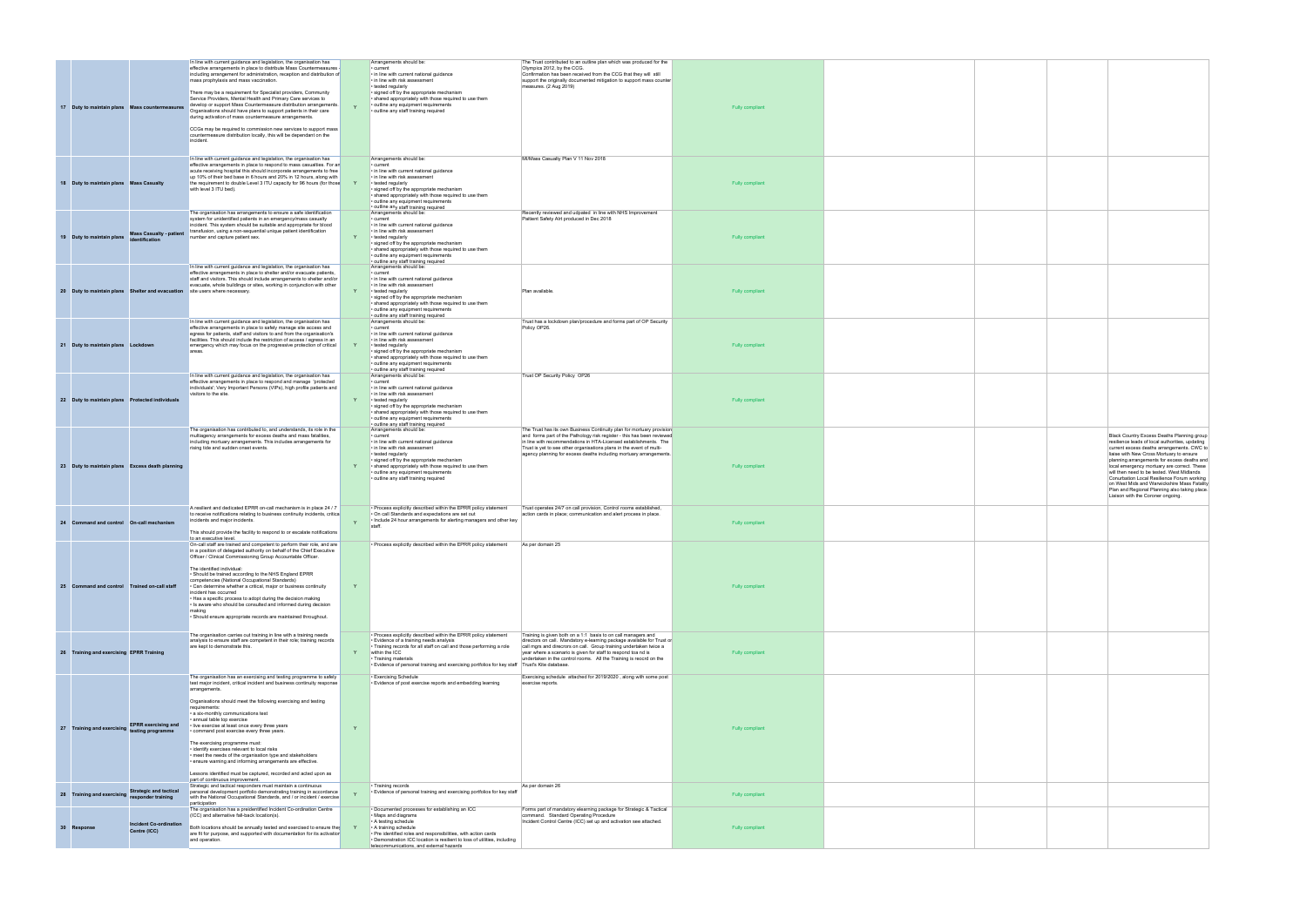| <b>Response</b>                                | <b>Access to planning</b>                                                                                              | Version controlled, hard copies of all response arrangements are<br>available to relevant staff at all times. Staff should be aware of where Y                                                                                                                                                                                                                                                                   |   | hard copies                                                                                                                                                                                                                                                                                                                                                                                                                                                                                                                                                                                                                                                                                    | Planning arrangements are easily accessible - both electronically and Plans are available on the EP intranet site; BC sharepoint, hard copies<br>EP Office, 'Grab packs' which are issued to Directors and Trust on                                                                                                                                                                                                                                                                                                                                         | Fully compliant |  |
|------------------------------------------------|------------------------------------------------------------------------------------------------------------------------|------------------------------------------------------------------------------------------------------------------------------------------------------------------------------------------------------------------------------------------------------------------------------------------------------------------------------------------------------------------------------------------------------------------|---|------------------------------------------------------------------------------------------------------------------------------------------------------------------------------------------------------------------------------------------------------------------------------------------------------------------------------------------------------------------------------------------------------------------------------------------------------------------------------------------------------------------------------------------------------------------------------------------------------------------------------------------------------------------------------------------------|-------------------------------------------------------------------------------------------------------------------------------------------------------------------------------------------------------------------------------------------------------------------------------------------------------------------------------------------------------------------------------------------------------------------------------------------------------------------------------------------------------------------------------------------------------------|-----------------|--|
|                                                | arrangements<br><b>Management of</b>                                                                                   | they are stored and should be easily accessible<br>In line with current guidance and legislation, the organisation has                                                                                                                                                                                                                                                                                           |   | · Business Continuity Response plans                                                                                                                                                                                                                                                                                                                                                                                                                                                                                                                                                                                                                                                           | call managers.<br>BC Policy OP104v, plus localised plans on BC share-point, which is                                                                                                                                                                                                                                                                                                                                                                                                                                                                        |                 |  |
| 32 Response                                    | business continuity<br>incidents                                                                                       | effective arrangements in place to respond to a business continuity<br>incident (as defined within the EPRR Framework).                                                                                                                                                                                                                                                                                          |   |                                                                                                                                                                                                                                                                                                                                                                                                                                                                                                                                                                                                                                                                                                | monitored by EP and updated by local plan owners. SOP to manage<br>buisness continuity incidents - Dec 2018                                                                                                                                                                                                                                                                                                                                                                                                                                                 | Fully compliant |  |
| 33 Response                                    | Loggist                                                                                                                | The organisation has 24 hour access to a trained loggist(s) to ensure<br>decisions are recorded during business continuity incidents, critical<br>incidents and major incidents. Key response staff are aware of the<br>need for keeping their own personal records and logs to the required                                                                                                                     |   | • Documented processes for accessing and utilising loggists<br>• Training records                                                                                                                                                                                                                                                                                                                                                                                                                                                                                                                                                                                                              | E Learning Loggist training in place - training records are held as part<br>of the Trust's kite training database.                                                                                                                                                                                                                                                                                                                                                                                                                                          | Fully compliant |  |
| 34 Response                                    | <b>Situation Reports</b>                                                                                               | standards.<br>The organisation has processes in place for receiving, completing,<br>authorising and submitting situation reports (SitReps) and briefings<br>during the response to business continuity incidents, critical incidents                                                                                                                                                                             |   | • Documented processes for completing, signing off and submitting Forms part of 'Grab pack information' to Directors & Trust on call<br>SitReps<br>• Evidence of testing and exercising                                                                                                                                                                                                                                                                                                                                                                                                                                                                                                        | managers. Situation reporting is a normal process for the Trust                                                                                                                                                                                                                                                                                                                                                                                                                                                                                             | Fully compliant |  |
| 35 Response                                    | <b>Access to 'Clinical</b><br><b>Guidelines for Major</b><br><b>Incidents and Mass</b>                                 | and major incidents.<br>Key clinical staff (especially emergency department) have access to<br>the 'Clinical Guidelines for Major Incidents and Mass Casualty events<br>handbook.                                                                                                                                                                                                                                |   | Guidance is available to appropriate staff either electronically or hard This is readily available in Emergency Department & Emergency                                                                                                                                                                                                                                                                                                                                                                                                                                                                                                                                                         | Planning Office. This also forms part of ED's intranet site for staff to<br>access.                                                                                                                                                                                                                                                                                                                                                                                                                                                                         | Fully compliant |  |
| 36 Response                                    | <b>Casualty events'</b><br><b>Access to 'CBRN</b><br>incident: Clinical<br><b>Management and health</b><br>protection' | Clinical staff have access to the PHE 'CBRN incident: Clinical<br>Management and health protection' guidance.                                                                                                                                                                                                                                                                                                    | Y | Guidance is available to appropriate staff either electronically or hard As per ref 35                                                                                                                                                                                                                                                                                                                                                                                                                                                                                                                                                                                                         |                                                                                                                                                                                                                                                                                                                                                                                                                                                                                                                                                             | Fully compliant |  |
| 37 Warning and informing partners and          | <b>Communication with</b><br>stakeholders                                                                              | The organisation has arrangements to communicate with partners<br>and stakeholder organisations during and after a major incident,<br>critical incident or business continuity incident.                                                                                                                                                                                                                         |   | personal social media accounts whilst the organisation is in incident staff to follow. When a major incident occurs, a record is kept as to<br>response<br>I Using lessons identified from previous major incidents to inform the<br>development of future incident response communications<br>• Having a systematic process for tracking information flows and<br>logging information requests and being able to deal with multiple<br>requests for information as part of normal business processes<br>. Being able to demonstrate that publication of plans and<br>assessments is part of a joined-up communications strategy and part<br>of your organisation's warning and informing work | • Have emergency communications response arrangements in place Communication plan generally and one specifically for a MII/incident<br>. Social Media Policy specifying advice to staff on appropriate use of response. There is a social media protocol available on the intranet for<br>what information has been sent to who.                                                                                                                                                                                                                            | Fully compliant |  |
| 38 Warning and informing Warning and informing |                                                                                                                        | The organisation has processes for warning and informing the public<br>(patients, visitors and wider population) and staff during major<br>incidents, critical incidents or business continuity incidents.                                                                                                                                                                                                       |   | • Be able to demonstrate consideration of target audience when<br>publishing materials (including staff, public and other agencies)<br>• Communicating with the public to encourage and empower the<br>community to help themselves in an emergency in a way which<br>compliments the response of responders<br>. Using lessons identified from previous major incidents to inform the<br>development of future incident response communications<br>. Setting up protocols with the media for warning and informing                                                                                                                                                                            | • Have emergency communications response arrangements in place Communication plan generally and one specifically for a MII/incident<br>response. When communications are needed, thought is given to<br>which channel is required, i.e. intranet for staff, social media for<br>patients.                                                                                                                                                                                                                                                                   | Fully compliant |  |
| 39 Warning and informing Media strategy        |                                                                                                                        | The organisation has a media strategy to enable rapid and structured<br>communication with the public (patients, visitors and wider population<br>and staff. This includes identification of and access to a trained media<br>spokespeople able to represent the organisation to the media at all<br>times.                                                                                                      |   | . Using lessons identified from previous major incidents to inform the response. When communications are needed, thought is given to<br>development of future incident response communications<br>• Setting up protocols with the media for warning and informing<br>in dealing with the media including nominating spokespeople and<br>'talking heads'                                                                                                                                                                                                                                                                                                                                        | • Have emergency communications response arrangements in place Communication plan generally and one specifically for a MII/incident<br>which channel is required, i.e. intranet for staff, social media for<br>patients. The communications team work with the media and if the<br>· Having an agreed media strategy which identifies and trains key staffmedia are on site they are asked to stay in particular area and regular<br>updates will be provided. Key spokespeople are identified in all<br>emergency situations and a full briefing is given. | Fully compliant |  |
| 40 Cooperation                                 | <b>LRHP</b> attendance                                                                                                 | The Accountable Emergency Officer, or an appropriate director,<br>attends (no less than 75% annually) Local Health Resilience<br>Partnership (LHRP) meetings.                                                                                                                                                                                                                                                    | Y | Minutes of meetings                                                                                                                                                                                                                                                                                                                                                                                                                                                                                                                                                                                                                                                                            | Attended by AEO/ or nominated representative Head of Emergency<br>Planning                                                                                                                                                                                                                                                                                                                                                                                                                                                                                  | Fully compliant |  |
| 41 Cooperation                                 | LRF / BRF attendance                                                                                                   | The organisation participates in, contributes to or is adequately<br>represented at Local Resilience Forum (LRF) or Borough Resilience<br>Forum (BRF), demonstrating engagement and co-operation with<br>partner responders.                                                                                                                                                                                     |   | • Minutes of meetings<br>· Governance agreement if the organisation is represented                                                                                                                                                                                                                                                                                                                                                                                                                                                                                                                                                                                                             | This is attemded by Pete Jefferson for the region, and<br>Wolverhampton Local Authority Resilience Team, who also share<br>information from the LRF as appropriate.                                                                                                                                                                                                                                                                                                                                                                                         | Fully compliant |  |
| 42 Cooperation                                 |                                                                                                                        | The organisation has agreed mutual aid arrangements in place<br>outlining the process for requesting, coordinating and maintaining<br>mutual aid resources. These arrangements may include staff,<br>Mutual aid arrangements equipment, services and supplies.<br>These arrangements may be formal and should include the process<br>for requesting Military Aid to Civil Authorities (MACA) via NHS<br>England. |   | managing mutual aid requests<br>· Signed mutual aid agreements where appropriate                                                                                                                                                                                                                                                                                                                                                                                                                                                                                                                                                                                                               | . Detailed documentation on the process for requesting, receiving and Mutual Aid Handbook v3 June 2018, which covers areas across the<br>West Midlands, Bham, Solihull and the Black Country, Coventry,<br>Warwickshire, Herefordshire & Worcestershire Locality - for which<br>RWT contributes to.                                                                                                                                                                                                                                                         | Fully compliant |  |
|                                                |                                                                                                                        | The organisation has an agreed protocol(s) for sharing appropriate<br>information with stakeholders, during major incidents, critical incidents<br>or business continuity incidents.                                                                                                                                                                                                                             |   | • Documented and signed information sharing protocol<br>· Evidence relevant guidance has been considered, e.g. Freedom of<br>Information Act 2000, General Data Protection Regulation and the confidentiality<br>Civil Contingencies Act 2004 'duty to communicate with the public'. . Data Protection                                                                                                                                                                                                                                                                                                                                                                                         | The Trust has a policy OP13 Information Governance and Data<br>Protection, which inclujdes: • Information Risk Management<br>· Freedom of information                                                                                                                                                                                                                                                                                                                                                                                                       | Fully compliant |  |
| 46 Cooperation                                 | <b>Information sharing</b>                                                                                             |                                                                                                                                                                                                                                                                                                                                                                                                                  | Y |                                                                                                                                                                                                                                                                                                                                                                                                                                                                                                                                                                                                                                                                                                | • Information Sharing<br>• Transferring information safely<br>Information Security                                                                                                                                                                                                                                                                                                                                                                                                                                                                          |                 |  |
| 47 Business Continuity                         | <b>BC policy statement</b>                                                                                             | The organisation has in place a policy which includes a statement of<br>intent to undertake business continuity. This includes the<br>comitmement to a Business Continutiy Management System (BCMS)<br>in alignment to the ISO standard 22301.                                                                                                                                                                   |   | Demonstrable a statement of intent outlining that they will undertake The Trust as a BC Policy OP 104 V1.1.<br><b>BC</b> - Policy Statement                                                                                                                                                                                                                                                                                                                                                                                                                                                                                                                                                    |                                                                                                                                                                                                                                                                                                                                                                                                                                                                                                                                                             | Fully compliant |  |
| <b>48 Business Continuity</b>                  | <b>BCMS</b> scope and<br>obiectives                                                                                    | The organisation has established the scope and objectives of the<br>BCMS in relation to the organisation, specifying the risk management<br>process and how this will be documented.                                                                                                                                                                                                                             |   | <b>BCMS</b> should detail:<br>· Scope e.g. key products and services within the scope and<br>exclusions from the scope<br>• Objectives of the system<br>. The requirement to undertake BC e.g. Statutory, Regulatory and<br>contractual duties<br>· Specific roles within the BCMS including responsibilities,<br>competencies and authorities.<br>. The risk management processes for the organisation i.e. how risk<br>will be assessed and documented (e.g. Risk Register), the acceptable<br>level of risk and risk review and monitoring process<br>• Resource requirements<br>• Communications strategy with all staff to ensure they are aware of<br>their roles<br>· Stakeholders      | as per ref 47                                                                                                                                                                                                                                                                                                                                                                                                                                                                                                                                               | Fully compliant |  |
| 49 Business Continuity                         | <b>Business Impact</b><br><b>Assessment</b>                                                                            | The organisation annually assesses and documents the impact of<br>disruption to its services through Business Impact Analysis(s).                                                                                                                                                                                                                                                                                |   | Documented process on how BIA will be conducted, including:<br>. the method to be used<br>• the frequency of review<br>• how the information will be used to inform planning<br>• how RA is used to support.                                                                                                                                                                                                                                                                                                                                                                                                                                                                                   | as per ref 47.                                                                                                                                                                                                                                                                                                                                                                                                                                                                                                                                              | Fully compliant |  |
| 50 Business Continuity                         | <b>Data Protection and</b><br><b>Security Toolkit</b>                                                                  | Organisation's Information Technology department certify that they<br>are compliant with the Data Protection and Security Toolkit on an                                                                                                                                                                                                                                                                          |   | Statement of compliance                                                                                                                                                                                                                                                                                                                                                                                                                                                                                                                                                                                                                                                                        | Standard 7 refers of DPST process & compliance in place - a table<br>top exericse has been undertaken Ex Replevin July 2019.                                                                                                                                                                                                                                                                                                                                                                                                                                | Fully compliant |  |
| 51 Business Continuity                         | <b>Business Continuity</b>                                                                                             | annual basis.<br>The organisation has established business continuity plans for the<br>management of incidents. Detailing how it will respond, recover and<br>manage its services during disruptions to:<br>• people<br>· information and data<br>• premises<br>· suppliers and contractors<br>. IT and infrastructure<br>These plans will be reviewed regularly (at a minimum annually), or                     | Y | . Documented evidence that as a minimum the BCP checklist is<br>covered by the various plans of the organisation                                                                                                                                                                                                                                                                                                                                                                                                                                                                                                                                                                               | All service areas have BIAs, BDRAs, BCPs in place. A sharepoint ha<br>been established for Plan owners to share their plans, which is<br>gatekeepered by Emergency Planning Team, and is monitored at the<br>Business Continuity Sub Group. To support service areas adn to give<br>the Trust assurance, the Trust has produced a Business Continuity<br>Review Process attached.                                                                                                                                                                           | Fully compliant |  |
| <b>52 Business Continuity</b>                  | <b>BCMS</b> monitoring and<br>evaluation                                                                               | following organisational change, or incidents and exercises<br>The organisation's BCMS is monitored, measured and evaluated<br>against established Key Performance Indicators. Reports on these<br>and the outcome of any exercises, and status of any corrective action                                                                                                                                         |   | · Board papers                                                                                                                                                                                                                                                                                                                                                                                                                                                                                                                                                                                                                                                                                 | . EPRR policy document or stand alone Business continuity policy EP Strategy V 5.1; Business Continuity Policy OP 104; monitored and<br>evaluated through Business Continuity Sub Group.                                                                                                                                                                                                                                                                                                                                                                    | Fully compliant |  |
| <b>53 Business Continuity</b>                  | <b>BC</b> audit                                                                                                        | are annually reported to the board<br>The organisation has a process for internal audit, and outcomes are<br>included in the report to the board.                                                                                                                                                                                                                                                                |   | · EPRR policy document or stand alone Business continuity policy<br>• Board papers<br>· Audit reports                                                                                                                                                                                                                                                                                                                                                                                                                                                                                                                                                                                          | Forms part of Trust's internal audit programme - recent one was Oct<br>2018.                                                                                                                                                                                                                                                                                                                                                                                                                                                                                | Fully compliant |  |
| <b>Business Continuity</b>                     | <b>BCMS</b> continuous<br>improvement process                                                                          | There is a process in place to assess the effectivness of the BCMS<br>and take corrective action to ensure continual improvement to the                                                                                                                                                                                                                                                                          |   | • Board papers                                                                                                                                                                                                                                                                                                                                                                                                                                                                                                                                                                                                                                                                                 | . EPRR policy document or stand alone Business continuity policy BC Review Process in place, along with a self assessment for service<br>areas to complete on an annual basis or when service changes take                                                                                                                                                                                                                                                                                                                                                  | Fully compliant |  |
| 55 Business Continuity                         | Assurance of<br>commissioned provider<br>/ suppliers BCPs                                                              | BCMS.<br>The organisation has in place a system to assess the business<br>continuity plans of commissioned providers or suppliers; and are<br>assured that these providers business continuity arrangements work<br>with their own.                                                                                                                                                                              |   | · Action plans<br>· EPRR policy document or stand alone Business continuity policy<br>• Provider/supplier assurance framework<br>· Provider/supplier business continuity arrangements                                                                                                                                                                                                                                                                                                                                                                                                                                                                                                          | This forms part of the business continuity plans, along with a process<br>undertaken by procurement with suppliers.                                                                                                                                                                                                                                                                                                                                                                                                                                         | Fully compliant |  |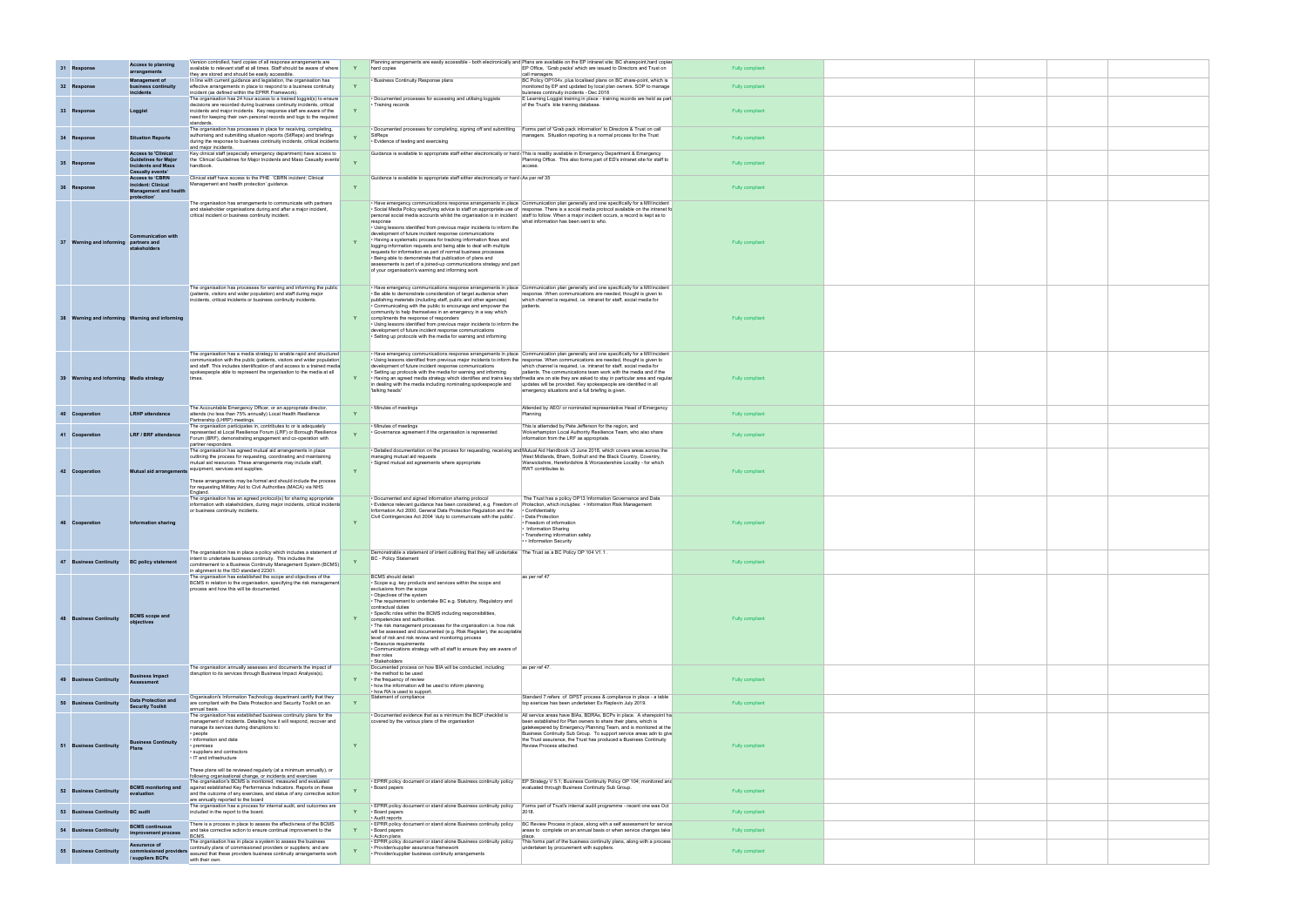| 56 CBRN       | <b>Telephony advice for</b><br><b>CBRN</b> exposure                       | Key clinical staff have access to telephone advice for managing<br>patients involved in CBRN incidents.                                                                                                                                                                                                                                                                                                                                                                                                                                                                                                                                                                                                                                                                              | $\mathsf{v}$ | Staff are aware of the number / process to gain access to advice<br>through appropriate planning arrangements                                                                                                                                                                                                                                                                                                                                                                                                                                                                                                                                                                                   | All ED Staff are aware of the process to access advice, information is<br>accessible and available on the relevant ED CBRN Action Cards.<br>Information is also available on the ED Intranet page                                                                                                                                                                                                                                                                                                                                                                                                                                                                                                                                            | Fully compliant        |  |
|---------------|---------------------------------------------------------------------------|--------------------------------------------------------------------------------------------------------------------------------------------------------------------------------------------------------------------------------------------------------------------------------------------------------------------------------------------------------------------------------------------------------------------------------------------------------------------------------------------------------------------------------------------------------------------------------------------------------------------------------------------------------------------------------------------------------------------------------------------------------------------------------------|--------------|-------------------------------------------------------------------------------------------------------------------------------------------------------------------------------------------------------------------------------------------------------------------------------------------------------------------------------------------------------------------------------------------------------------------------------------------------------------------------------------------------------------------------------------------------------------------------------------------------------------------------------------------------------------------------------------------------|----------------------------------------------------------------------------------------------------------------------------------------------------------------------------------------------------------------------------------------------------------------------------------------------------------------------------------------------------------------------------------------------------------------------------------------------------------------------------------------------------------------------------------------------------------------------------------------------------------------------------------------------------------------------------------------------------------------------------------------------|------------------------|--|
| 57 CBRN       | <b>HAZMAT / CBRN</b><br>planning arrangement                              | There are documented organisation specific HAZMAT/ CBRN<br>response arrangements.                                                                                                                                                                                                                                                                                                                                                                                                                                                                                                                                                                                                                                                                                                    |              | Evidence of:<br>. command and control structures<br>• procedures for activating staff and equipment<br>• pre-determined decontamination locations and access to facilities<br>· management and decontamination processes for contaminated<br>patients and fatalities in line with the latest guidance<br>. interoperability with other relevant agencies<br>. plan to maintain a cordon / access control<br>· arrangements for staff contamination<br>. plans for the management of hazardous waste<br>• stand-down procedures, including debriefing and the process of<br>recovery and returning to (new) normal processes<br>· contact details of key personnel and relevant partner agencie: | The Trust has an upto date CBRN plan (V4 Approved Sept 2018)<br>which links into the Major Incident plan. All emergency plans are<br>available as hard copies within ED and on the Trust Intranet. A set of<br>action cards are available in the ED department for both a chemical or<br>a radiaton incident, giving staff clear guidance for them to initiate a<br>safe response.                                                                                                                                                                                                                                                                                                                                                           | Fully compliant        |  |
| 58 CBRN       | <b>HAZMAT / CBRN risk</b><br>assessments                                  | HAZMAT/ CBRN decontamination risk assessments are in place<br>appropriate to the organisation.<br>This includes:<br>• Documented systems of work<br>• List of required competencies<br>• Arrangements for the management of hazardous waste                                                                                                                                                                                                                                                                                                                                                                                                                                                                                                                                          | Y            | . Impact assessment of CBRN decontamination on other key facilities facilities where patients may self present, Cannock Chase MIU,                                                                                                                                                                                                                                                                                                                                                                                                                                                                                                                                                              | Risk assessments are in place as a trust we also have the following<br>Phoenix Centre and UTC at New Cross each of these areas have an<br>appropriate action card for guidance.                                                                                                                                                                                                                                                                                                                                                                                                                                                                                                                                                              | <b>Fully compliant</b> |  |
| 59 CBRN       | <b>Decontamination</b>                                                    | The organisation has adequate and appropriate decontamination<br>capability availability 24 capability to manage self presenting patients (minimum four patients<br>per hour), 24 hours a day, 7 days a week                                                                                                                                                                                                                                                                                                                                                                                                                                                                                                                                                                         |              | Rotas of appropriately trained staff availability 24 /7                                                                                                                                                                                                                                                                                                                                                                                                                                                                                                                                                                                                                                         | The department has appropriately trained staff on shift 24/7 to deal<br>with an incident should it arise.                                                                                                                                                                                                                                                                                                                                                                                                                                                                                                                                                                                                                                    | Fully compliant        |  |
| 60 CBRN       |                                                                           | The organisation holds appropriate equipment to ensure safe<br>decontamination of patients and protection of staff. There is an<br>accurate inventory of equipment required for decontaminating<br>patients.<br>• Acute providers - see Equipment checklist:<br>https://www.england.nhs.uk/ourwork/eprr/hm/<br>Equipment and supplies • Community, Mental Health and Specialist service providers - see<br>guidance 'Planning for the management of self-presenting patients in<br>healthcare setting':<br>https://webarchive.nationalarchives.gov.uk/20161104231146/https://<br>www.england.nhs.uk/wp-content/uploads/2015/04/eprr-chemical-<br>incidents.pdf<br>• Initial Operating Response (IOR) DVD and other material:<br>http://www.jesip.org.uk/what-will-jesip-do/training/ |              | Completed equipment inventories; including completion date                                                                                                                                                                                                                                                                                                                                                                                                                                                                                                                                                                                                                                      | We hold adequate equipment for patients to be decontaminated 18<br>PRPS suits, 3 Ramgene's, 20 Dis-Robe Packs, 20 Re-Robe Packs, 2<br>Loud hailers, 30 Interim Tychem PPE, Tabards for staff, Scissors. An<br>inventory is available in the CRBN cupboard within ED. ED, Cannock<br>and Phoenix also have an acid grab bag available.                                                                                                                                                                                                                                                                                                                                                                                                        | Fully compliant        |  |
| 61 CBRN       | <b>PRPS</b> availability                                                  | The organisation has the expected number of PRPS (sealed and in<br>date) available for immediate deployment.<br>There is a plan and finance in place to revalidate (extend) or replace<br>suits that are reaching their expiration date                                                                                                                                                                                                                                                                                                                                                                                                                                                                                                                                              |              | Completed equipment inventories; including completion date                                                                                                                                                                                                                                                                                                                                                                                                                                                                                                                                                                                                                                      | As a department ED currently hold 18 PRPS suits which are stored<br>within ED's Major Incident Cupboard making the suits easily<br>accessible. There is a plan in place to extend / revalidate the suits.<br>The suits have recently been recertified and have expiry dates of<br>February and April 2020.                                                                                                                                                                                                                                                                                                                                                                                                                                   | Fully compliant        |  |
| 62 CBRN       | <b>Equipment checks</b>                                                   | There are routine checks carried out on the decontamination<br>equipment including:<br>• PRPS Suits<br>· Decontamination structures<br>· Disrobe and rerobe structures<br>• Shower tray pump<br>· RAM GENE (radiation monitor)<br>· Other decontamination equipment.<br>There is a named individual responsible for completing these checks                                                                                                                                                                                                                                                                                                                                                                                                                                          |              |                                                                                                                                                                                                                                                                                                                                                                                                                                                                                                                                                                                                                                                                                                 | Record of equipment checks, including date completed and by whom. The decontamination unit is checked weekly by the Trust's Estates<br>team and the water is flushed daily as it is set on an automated timer.<br>There is a signature sheet for the weekly check that is carried out.<br>Ramgenes are checked by the Trust's medical Physics department.<br>The CBRN lead Sr Helen Nevett ensures the unit is functionalble each<br>time training takes place. A record of PRPS serial numbers and expiry<br>dates are also maintained.                                                                                                                                                                                                     | Fully compliant        |  |
| 63 CBRN       | Equipment Preventative · PRPS Suits<br>Programme of<br><b>Maintenance</b> | There is a preventative programme of maintenance (PPM) in place fo<br>the maintenance, repair, calibration and replacement of out of date<br>decontamination equipment for:<br>• Decontamination structures<br>· Disrobe and rerobe structures<br>• Shower tray pump<br>· RAM GENE (radiation monitor)<br>• Other equipment                                                                                                                                                                                                                                                                                                                                                                                                                                                          | Y            | Completed PPM, including date completed, and by whom                                                                                                                                                                                                                                                                                                                                                                                                                                                                                                                                                                                                                                            | A list of PRPS expiry dates are held in the CBRN cupboard, but all<br>suits are within a visable area where by staff would be able to see the<br>expiry dates. We have a static Decontamination facility which is<br>maintained by the Trust estates department. The Ram-gene's are<br>closely monitored by Medical Physics.                                                                                                                                                                                                                                                                                                                                                                                                                 | Fully compliant        |  |
| 64 CBRN       | <b>PPE</b> disposal<br>arrangements                                       | There are effective disposal arrangements in place for PPE no longer<br>required, as indicated by manufacturer / supplier guidance.                                                                                                                                                                                                                                                                                                                                                                                                                                                                                                                                                                                                                                                  |              | Organisational policy                                                                                                                                                                                                                                                                                                                                                                                                                                                                                                                                                                                                                                                                           | Should the need arise we are aware of the guidance for the correct<br>disposal of no longer required PPE.                                                                                                                                                                                                                                                                                                                                                                                                                                                                                                                                                                                                                                    | Fully compliant        |  |
| 65 CBRN       | <b>HAZMAT / CBRN training</b><br>lead                                     | The current HAZMAT/ CBRN Decontamination training lead is<br>appropriately trained to deliver HAZMAT/ CBRN training                                                                                                                                                                                                                                                                                                                                                                                                                                                                                                                                                                                                                                                                  |              | Maintenance of CPD records                                                                                                                                                                                                                                                                                                                                                                                                                                                                                                                                                                                                                                                                      | The current CBRN lead is appropriately trained and attends any<br>relevant work shops / training required to ensure training is maintained<br>at a high level for the trus                                                                                                                                                                                                                                                                                                                                                                                                                                                                                                                                                                   | Fully compliant        |  |
| 66 CBRN       | <b>Training programme</b>                                                 | Internal training is based upon current good practice and uses<br>material that has been supplied as appropriate. Training programmes<br>should include training for PPE and decontamination.                                                                                                                                                                                                                                                                                                                                                                                                                                                                                                                                                                                        |              | Evidence training utilises advice within:<br>· Primary Care HAZMAT/ CBRN guidance<br>. Initial Operating Response (IOR) and other material:<br>http://www.jesip.org.uk/what-will-jesip-do/training/<br>• A range of staff roles are trained in decontamination techniques<br>• Lead identified for training<br>· Established system for refresher training                                                                                                                                                                                                                                                                                                                                      | Training is ongoing within the Emergency department, all new starters<br>have appropriate PRPS / Decontamination and Ramgene training<br>delivered, sessions usually take place February, May and September<br>of each year. From May - November each year every staff member is<br>allocated an ED study day whereby updates are given to staff<br>regarding CBRN. Emails would be sent to staff if required regarding<br>updated information.                                                                                                                                                                                                                                                                                              | <b>Fully compliant</b> |  |
| <b>b</b> CBRN | trainers                                                                  | HAZMAT / CBRN trained The organisation has a sufficient number of trained decontamination<br>trainers to fully support its staff HAZMA1/ CBRN training programme.                                                                                                                                                                                                                                                                                                                                                                                                                                                                                                                                                                                                                    |              | Maintenance of CPD records                                                                                                                                                                                                                                                                                                                                                                                                                                                                                                                                                                                                                                                                      | The department currently has 3 trainers able to deliver PRPS training                                                                                                                                                                                                                                                                                                                                                                                                                                                                                                                                                                                                                                                                        | Fully compliant        |  |
| 68 CBRN       | Staff training -<br>decontamination                                       | Staff who are most likely to come into contact with a patient requiring<br>decontamination understand the requirement to isolate the patient to<br>stop the spread of the contaminant.                                                                                                                                                                                                                                                                                                                                                                                                                                                                                                                                                                                               |              | Evidence training utilises advice within:<br>· Primary Care HAZMAT/ CBRN guidance<br>• Initial Operating Response (IOR) and other material:<br>http://www.jesip.org.uk/what-will-jesip-do/training/<br>• Community, Mental Health and Specialist service providers - see<br>Response Box in 'Preparation for Incidents Involving Hazardous<br>Materials - Guidance for Primary and Community Care Facilities'<br>(NHS London, 2011). Found at:<br>incident-guidance-for-primary-and-community-care.pdf<br>• A range of staff roles are trained in decontamination technique                                                                                                                     | All nursing staff are fully upto date with current practice, and are<br>aware of the need to isolate patients to prevent the spread of<br>contamination. Reception staff have an action card in their front office<br>with specific instructions for self presenting contaminated patients,<br>and nursing staff have access to relevant action cards for both<br>patients presenting from either a chemical or radiological incident. We<br>have an IOR box set up in the Decontamination unit and main ED<br>reception have a grab box for self presenting patients. Cannock MIU,<br>http://www.londonccn.nhs.uk/_store/documents/hazardous-material- Phoenix and the Urgent Treatment centre also have a grab box for<br>self presenters. | Fully compliant        |  |
| 69 CBRN       | FFP3 access                                                               | Organisations must ensure staff who may come into contact with<br>confirmed infectious respiratory viruses have access to, and are<br>trained to use, FFP3 mask protection (or equivalent) 24/7.                                                                                                                                                                                                                                                                                                                                                                                                                                                                                                                                                                                     |              |                                                                                                                                                                                                                                                                                                                                                                                                                                                                                                                                                                                                                                                                                                 | The Trust has a FFP3 training programme in place, along with service<br>areas, whnich is organised by the Clinical Services Department. The<br>Trust currently has 145 fit testers across the Trust.                                                                                                                                                                                                                                                                                                                                                                                                                                                                                                                                         | Fully compliant        |  |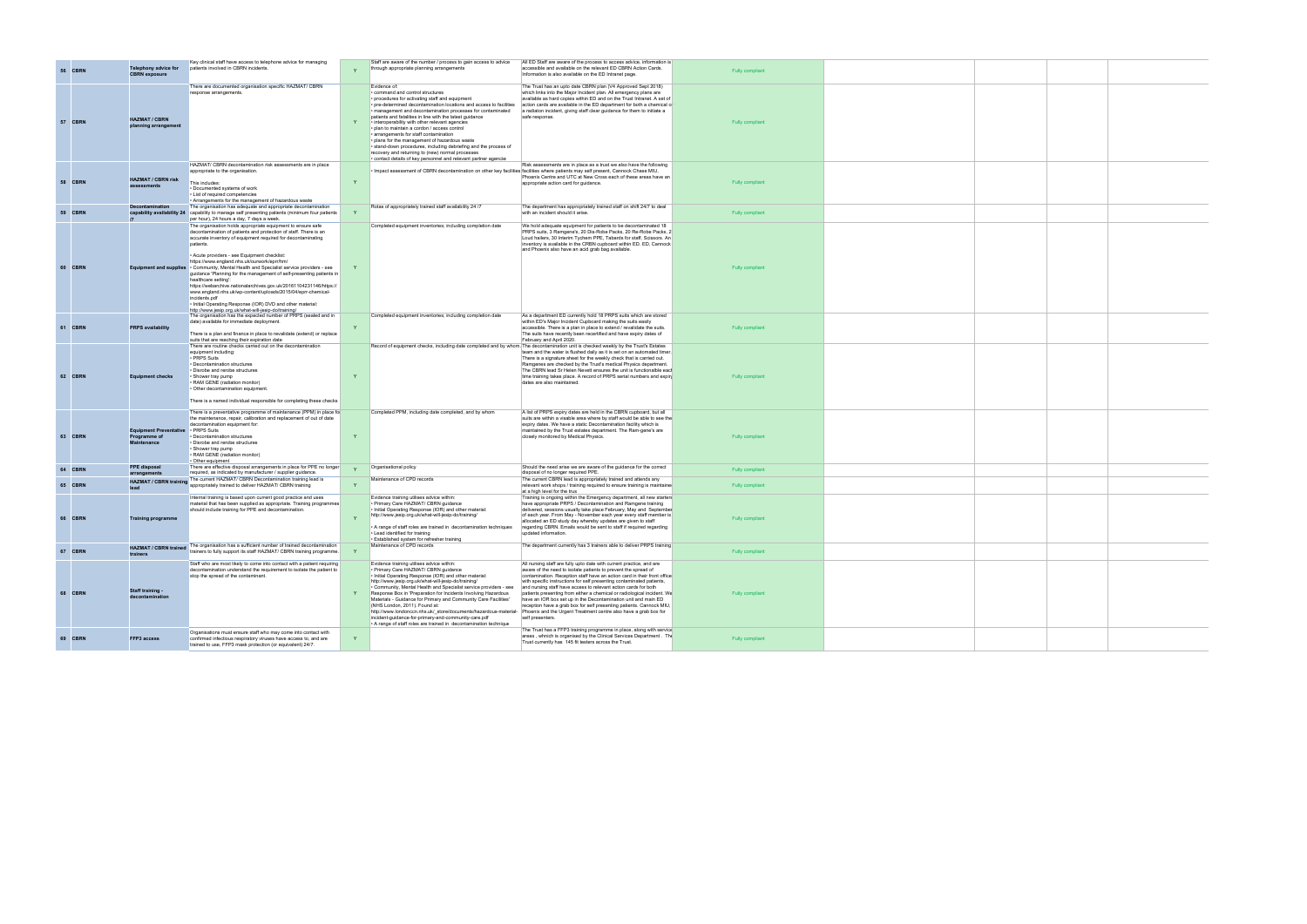|                         |                                                                      |                          |                                                                                                                                                                                                                                                                                                                                                                       |                           |                                                                                                                                                                                                                                                                                                                                                                                                           |                                                                                                                                                                                                                                                                                                                                                                                                                                                                                                                                                                                                                                                                                                                                                    | Self assessment RAG                                                                                                                                                                                                                                                                                                                                                                                                                                                                                   |                    |      |                  |                 |
|-------------------------|----------------------------------------------------------------------|--------------------------|-----------------------------------------------------------------------------------------------------------------------------------------------------------------------------------------------------------------------------------------------------------------------------------------------------------------------------------------------------------------------|---------------------------|-----------------------------------------------------------------------------------------------------------------------------------------------------------------------------------------------------------------------------------------------------------------------------------------------------------------------------------------------------------------------------------------------------------|----------------------------------------------------------------------------------------------------------------------------------------------------------------------------------------------------------------------------------------------------------------------------------------------------------------------------------------------------------------------------------------------------------------------------------------------------------------------------------------------------------------------------------------------------------------------------------------------------------------------------------------------------------------------------------------------------------------------------------------------------|-------------------------------------------------------------------------------------------------------------------------------------------------------------------------------------------------------------------------------------------------------------------------------------------------------------------------------------------------------------------------------------------------------------------------------------------------------------------------------------------------------|--------------------|------|------------------|-----------------|
| Ref                     | Domain                                                               | <b>Standard</b>          | Detail                                                                                                                                                                                                                                                                                                                                                                | Acute<br><b>Providers</b> | Evidence - examples listed below                                                                                                                                                                                                                                                                                                                                                                          | Organisational Evidence                                                                                                                                                                                                                                                                                                                                                                                                                                                                                                                                                                                                                                                                                                                            | Red (not compliant) = Not compliant with the<br>core standard. The organisation's EPRR work<br>programme shows compliance will not be<br>reached within the next 12 months.<br>Amber (partially compliant) =Not complian<br>with core standard. However, the<br>organisation's EPRR work programme<br>demonstrates sufficient evidence of progress<br>and an action plan to achieve full compliance<br>within the next 12 months.<br>Green (fully compliant) = Fully compliant<br>with core standard. | Action to be taken | Lead | <b>Timescale</b> | <b>Comments</b> |
|                         |                                                                      |                          |                                                                                                                                                                                                                                                                                                                                                                       |                           |                                                                                                                                                                                                                                                                                                                                                                                                           |                                                                                                                                                                                                                                                                                                                                                                                                                                                                                                                                                                                                                                                                                                                                                    |                                                                                                                                                                                                                                                                                                                                                                                                                                                                                                       |                    |      |                  |                 |
|                         | <b>Deep Dive - Severe Weather</b><br>Domain: Severe Weather Response |                          |                                                                                                                                                                                                                                                                                                                                                                       |                           |                                                                                                                                                                                                                                                                                                                                                                                                           |                                                                                                                                                                                                                                                                                                                                                                                                                                                                                                                                                                                                                                                                                                                                                    |                                                                                                                                                                                                                                                                                                                                                                                                                                                                                                       |                    |      |                  |                 |
| $\overline{1}$          | <b>Severe Weather</b><br>response                                    | Overheating              | The organisation's heatwave plan allows for the<br>identification and monitoring of inpatient and staff areas<br>that overheat (For community and MH inpatient area<br>may include patients own home, or nursing/care home<br>facility)                                                                                                                               | $\mathsf{Y}$              | The monitoring processes is explicitly<br>identified in the organisational heatwave plar The Trust has an up-to-date<br>This includes staff areas as well as inpatient Heatwave Plan V 11 July 2019, which<br>areas This process clearly identifies<br>relevant temperature triggers and<br>subsequent actions.                                                                                           | includes a Temperature check chart<br>for areas to complete along with<br>service actions. Estates have<br>established service agreements in<br>place. Working with Wolverhampton<br>Local Authority, we also have access<br>to the Wolverhampton Severe<br>Weather Plan which depicts actions<br>to be taken within the City, as well as<br>within the Local Authority to assist<br>other organisations and residents                                                                                                                                                                                                                                                                                                                             | Fully compliant                                                                                                                                                                                                                                                                                                                                                                                                                                                                                       |                    |      |                  |                 |
| $\overline{2}$          | <b>Severe Weather</b><br>response                                    | Overheating              | The organisation has contingency arrangements in<br>place to reduce temperatures (for example MOUs or<br>SLAs for cooling units) and provide welfare support to<br>inpatients and staff in high risk areas (For community<br>and MH inpatient area may include patients own home,<br>or nursing/care home facility)                                                   |                           | Arrangements are in place to ensure that<br>areas that have been identified as<br>overheating can be cooled to within<br>reasonable temperature ranges, this may<br>include use of cooling units or other methods established helpline & escalation on<br>identified in national heatwave plan.                                                                                                           | This is monitored though the Estates<br>Department - Building Management<br>system, which monitors clinical areas<br>The Estates Dept also has an<br>call process in place for users to use.                                                                                                                                                                                                                                                                                                                                                                                                                                                                                                                                                       | Fully compliant                                                                                                                                                                                                                                                                                                                                                                                                                                                                                       |                    |      |                  |                 |
| $\overline{\mathbf{3}}$ | <b>Severe Weather</b><br>response                                    | <b>Staffing</b>          | The organisation has plans to ensure staff can attend<br>work during a period of severe weather (snow, flooding<br>or heatwave), and has suitable arrangements should<br>transport fail and staff need to remain on sites.<br>(Includes provision of 4x4 where needed)                                                                                                | Y                         | The organisations arrangements outline:<br>- What staff should do if they cannot attend policy HR07 for staff to follow. The<br>work<br>- Arrangements to maintain services,<br>including how staff may be brought to site<br>during disruption<br>- Arrangements for placing staff into<br>accommodation should they be unable to<br>return home                                                         | The Trust has an inclement weather<br>Estates Department has gritting<br>teams, 24 hour and an on call team.<br>There is a Trust alert process in<br>place, which is activiated to all service<br>areas, highlighting the different cold,<br>heatwave weather alerts, and any<br>flooding issues.<br>Inconjunction with Wolverhampton<br>Local Authority as part of their<br>business continuity planning the Loca<br>Authority ensures support to health<br>care services is included.<br>Arrangements in place with<br>organisations such as Jaguar<br>Landrover to support in the event of<br>severe weather. Mechanism to<br>activate both Wolverhampton<br>Resilience Group and the Local<br>Resilience Forum through the Local<br>Authority. | Fully compliant                                                                                                                                                                                                                                                                                                                                                                                                                                                                                       |                    |      |                  |                 |
| $\overline{4}$          | <b>Severe Weather</b><br>response                                    | <b>Service provision</b> | Organisations providing services in the community have<br>arrangements to allow for caseloads to be clinically<br>prioritised and alterative support delivered during<br>periods of severe weather disruption. (This includes<br>midwifery in the community, mental health services,<br>district nursing etc)                                                         | Y                         | The organisations arrangements identify how This forms part of the adult<br>staff will prioritise patients during periods of community services business<br>severe weather, and alternative delivery<br>methods to ensure continued patient care                                                                                                                                                          | continuity plans and action cards.<br>The Estates department has also<br>available a 4 x 4 available for external<br>use for internal purposes                                                                                                                                                                                                                                                                                                                                                                                                                                                                                                                                                                                                     | Fully compliant                                                                                                                                                                                                                                                                                                                                                                                                                                                                                       |                    |      |                  |                 |
| 5                       | <b>Severe Weather</b><br>response                                    | <b>Discharge</b>         | The organisation has polices or processes in place to<br>ensure that any vulnerable patients (including<br>community, mental health, and maternity services) are<br>discharged to a warm home or are referred to a local<br>single point-of-contact health and housing referral<br>system if appropriate, in line with the NICE Guidelines<br>on Excess Winter Deaths | Y                         | The organisations arrangements include how This is part off our normal business.<br>to deal with discharges or transfers of care The Trust has an integrated team<br>into non health settings. Organisation can including social services; the<br>demonstrate information sharing regarding conversations with supporting<br>vulnerability to cold or heat with other<br>supporting agencies at discharge | agencies occur all the time and they<br>do include when the weather is<br>heading to extremes. Discharge<br>lounge and wards as a norm ensure<br>patients are dressed appropriately for<br>the climate outside for their transfer<br>out of hospital. As part of supporting<br>discharge Estates department has 2<br>estate members of staff who provide<br>external support (therapy services)<br>for retro-fitting in homes to support<br>early discharge.                                                                                                                                                                                                                                                                                       | Fully compliant                                                                                                                                                                                                                                                                                                                                                                                                                                                                                       |                    |      |                  |                 |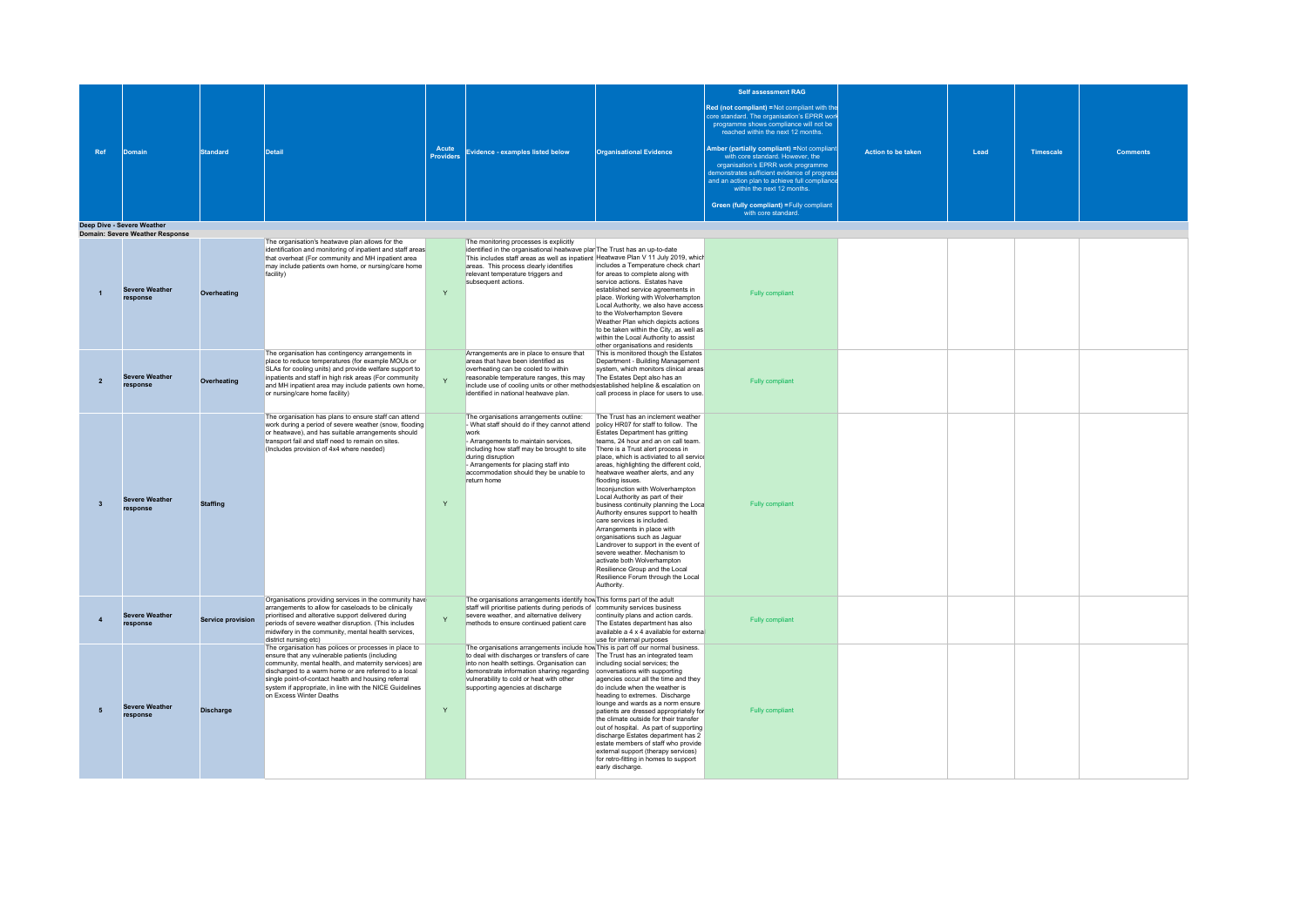|                | <b>Severe Weather</b><br>response | <b>Access</b>           | The organisation has arrangements in place to ensure<br>site access is maintained during periods of snow or cold<br>weather, including gritting and clearance plans activated<br>by predefined triggers                                                                                            | Y            | The organisation arrangements have a clear The Estates Department grits on site,<br>trigger for the pre-emptive placement of grit including the Trust's multi-storey car<br>on key roadways and pavements within the park for staff and a 3rd party provider<br>organisations boundaries. When snow / ice will grit other areas for the Trust ie<br>occurs there are clear triggers and actions to Cannock Chase Hospital. The main<br>clear priority roadways and payements.<br>Arrangements may include the use of a third gritted by the local authority. Routes<br>party gritting or snow clearance service. | roads up to the main hospital site is<br>are checked regularly, with initial<br>drives taking place as early as 4am.                                                                                                                                        | Fully compliant |  |                                                                                                                                                                                                                                                                                                                                                                                                                                                                                                                                                                                                                                                                                                                                                                                                                                                                                                                                                                                                                                                                                                    |
|----------------|-----------------------------------|-------------------------|----------------------------------------------------------------------------------------------------------------------------------------------------------------------------------------------------------------------------------------------------------------------------------------------------|--------------|------------------------------------------------------------------------------------------------------------------------------------------------------------------------------------------------------------------------------------------------------------------------------------------------------------------------------------------------------------------------------------------------------------------------------------------------------------------------------------------------------------------------------------------------------------------------------------------------------------------|-------------------------------------------------------------------------------------------------------------------------------------------------------------------------------------------------------------------------------------------------------------|-----------------|--|----------------------------------------------------------------------------------------------------------------------------------------------------------------------------------------------------------------------------------------------------------------------------------------------------------------------------------------------------------------------------------------------------------------------------------------------------------------------------------------------------------------------------------------------------------------------------------------------------------------------------------------------------------------------------------------------------------------------------------------------------------------------------------------------------------------------------------------------------------------------------------------------------------------------------------------------------------------------------------------------------------------------------------------------------------------------------------------------------|
| $\overline{7}$ | <b>Severe Weather</b><br>response | <b>Assessment</b>       | The organisation has arrangements to assess the<br>impact of National Severe Weather Warnings (including<br>Met Office Cold and Heatwave Alerts, Daily Air Quality<br>Index and Flood Forecasting Centre alerts) and takes<br>predefined action to mitigate the impact of these where<br>necessary |              | The organisations arrangements are clear in As a norm emergency planning & the<br>how it will assesses all weather warnings.<br>These arrangements should identify the<br>role(s) responsible for undertaking these<br>assessments and the predefined triggers and their local areas. The Estates<br>action as a result.                                                                                                                                                                                                                                                                                         | communications department sends<br>out weather alerts to service<br>providers who make assessments for<br>department also has an in house<br>estates monitors for temperature and<br>rain fall rates, which support the<br>actions needed to be undertaken. | Fully compliant |  |                                                                                                                                                                                                                                                                                                                                                                                                                                                                                                                                                                                                                                                                                                                                                                                                                                                                                                                                                                                                                                                                                                    |
|                | <b>Severe Weather</b><br>response | <b>Flood prevention</b> | The organisation has planned preventative maintenance<br>programmes are in place to ensure that on site drainage<br>is clear to reduce flooding risk from surface water, this<br>programme takes into account seasonal variations.                                                                 | $\mathbf{Y}$ | The organisation has clearly demonstratable New Cross Hospital is in an area at<br>Planned Preventative Maintenance<br>programmes for its assets. Where third party plans for local flooding, below ground<br>owns the drainage system there is a clear are already identified which are prone<br>mechanism to alert the responsible owner to to rain flooding are in place. The<br>ensure drainage is cleared and managed in aEstates Dept operates an on call<br>timely manner                                                                                                                                 | low risk of flooding. Estates action<br>system.                                                                                                                                                                                                             | Fully compliant |  |                                                                                                                                                                                                                                                                                                                                                                                                                                                                                                                                                                                                                                                                                                                                                                                                                                                                                                                                                                                                                                                                                                    |
| 9              | <b>Severe Weather</b><br>response | <b>Flood response</b>   | The organisation is aware of, and where applicable<br>contributed to, the Local Resilience Forum Multi Agency<br>Flood Plan. The organisation understands its role in this<br>nlan.                                                                                                                | $\mathbf{v}$ | The organisation has reference to its role an Advised that this needs to be<br>responsibilities in the Multi Agency Flood<br>Plan in its arrangements. Key on-<br>call/response staff are clear how to obtain a activation would be through the<br>copy of the Multi Agency Flood Plan                                                                                                                                                                                                                                                                                                                           | discused at Wolverhampton<br>Resiliencee Forum. Mechanism for<br>Emergency Response Officer for the<br>Council                                                                                                                                              | Fully compliant |  |                                                                                                                                                                                                                                                                                                                                                                                                                                                                                                                                                                                                                                                                                                                                                                                                                                                                                                                                                                                                                                                                                                    |
| 10             | <b>Severe Weather</b><br>response |                         | The organisation's communications arrangements<br>include working with the LRF and multiagency partners<br>to warn and inform, before and during, periods of<br>Severe Weather, including the use of any national<br>Warning and informi <sup>messaging</sup> for Heat and Cold.                   | Y            | The organisation has within is arrangements The Trust operates a 24/7 on call<br>documented roles for its communications system. Directors and Trust On Call<br>teams in the event of Severe Weather alerts Managers, which includes the<br>and or response. This includes the ability Communications Team, who would<br>for the organisation to issue appropriate<br>messaging 24/7. Communications plans are has a Cold and heatwave plans and<br>clear in what the organisations will issue in appropriate action processes/cards.<br>terms of severe weather and when.                                       | issue messages etc. The Trust also                                                                                                                                                                                                                          | Fully compliant |  |                                                                                                                                                                                                                                                                                                                                                                                                                                                                                                                                                                                                                                                                                                                                                                                                                                                                                                                                                                                                                                                                                                    |
| 11             | <b>Severe Weather</b><br>response | <b>Flood response</b>   | The organisation has plans in place for any preidentified<br>areas of their site(s) at risk of flooding. These plans<br>include response to flooding and evacuation as required.                                                                                                                   | Y            | The organisation has evidence that it<br>regularly risk assesses its sites against flood the Trust local flood plans for areas<br>risk (pluvial, fluvial and coastal flooding). It near to the hospital. New Cross is<br>has clear site specific arrangements for flood classed as Flood Zone 1, so nothing<br>response, for known key high risk areas. On expected other surface water flooding<br>site flood plans are in place for at risk areas which should dissipate quickly. The<br>of the organisations site(s).                                                                                         | The local authority has shared with<br>Multi-Agency Flood Plan (MAFP) for<br>Wolverhampton is under review.                                                                                                                                                 | Fully compliant |  | vvest midiarios Condroardon (vviviC)<br>Local Resilience Forum (LRF) have<br>detailed multi-agency flood planning<br>and response arrangements. These<br>are maintained by the seven local<br>authority reslilience groups within the<br>Conurbation. This local planning and<br>response approach is in line with<br>exisiting Local Resilience Forum<br>(LRF) agreement for each of the<br>seven resilience groups to maintain<br>its own multi-agency flood plan. This<br>reflects the National Flood framework<br>which takes into account the<br>recommendations of the Pitt Review<br>and subsequent Flood and Water<br>Management Act 2010 that local<br>authorities take on a local leadership<br>role in flood risk in their respective<br>areas. In May 2019 Department of<br>Environment Flood & Rural Affairs<br>(Defra) published revised guidance<br>for Multi-Agency Flood Plans. This<br>has been released on Reslilience<br>Direct and the local arrangements<br>have been adapted to incorporate the<br>new guidance. The aim of local plans<br>ie to aneura on ordinated multi- |
| 12             | <b>Severe Weather</b><br>response | <b>Risk assess</b>      | The organisation has identified which severe weather<br>events are likely to impact on its patients, services and<br>staff, and takes account of these in emergency plans<br>and business continuity arrangements.                                                                                 | $\mathbf{v}$ | The organisation has documented the severeNo risks has been identified, the<br>weather risks on its risk register, and has<br>appropriate plans to address these.                                                                                                                                                                                                                                                                                                                                                                                                                                                | Trust would follow HTM 06<br>recommendations for electrical<br>services for critical functions. For<br>any other risks the Trust's risk mati<br>would be used.                                                                                              | Fully compliant |  |                                                                                                                                                                                                                                                                                                                                                                                                                                                                                                                                                                                                                                                                                                                                                                                                                                                                                                                                                                                                                                                                                                    |
| 13             | <b>Severe Weather</b><br>response | <b>Supply chain</b>     | The organisation is assured that its suppliers can<br>maintain services during periods of severe weather, and<br>periods of disruption caused by these.                                                                                                                                            | Y            | The organisation has a documented process There is currently no specific<br>of seeking risk based assurance from<br>suppliers that services can be maintained<br>during extreme weather events. Where<br>these services can't be maintain the<br>organisation has alternative documented<br>mitigating arrangements in place.                                                                                                                                                                                                                                                                                    | documented process in terms of<br>severe weather supply chain<br>disruption. This will be<br>raised/addressed as part of the<br>Procurement integration with UHNM<br>and consolidation of BC Plans.                                                         | Fully compliant |  | The procurement function was<br>intergated with UHNM effective 1 July<br>2019 and the service is undergoing a<br>re-structure.                                                                                                                                                                                                                                                                                                                                                                                                                                                                                                                                                                                                                                                                                                                                                                                                                                                                                                                                                                     |